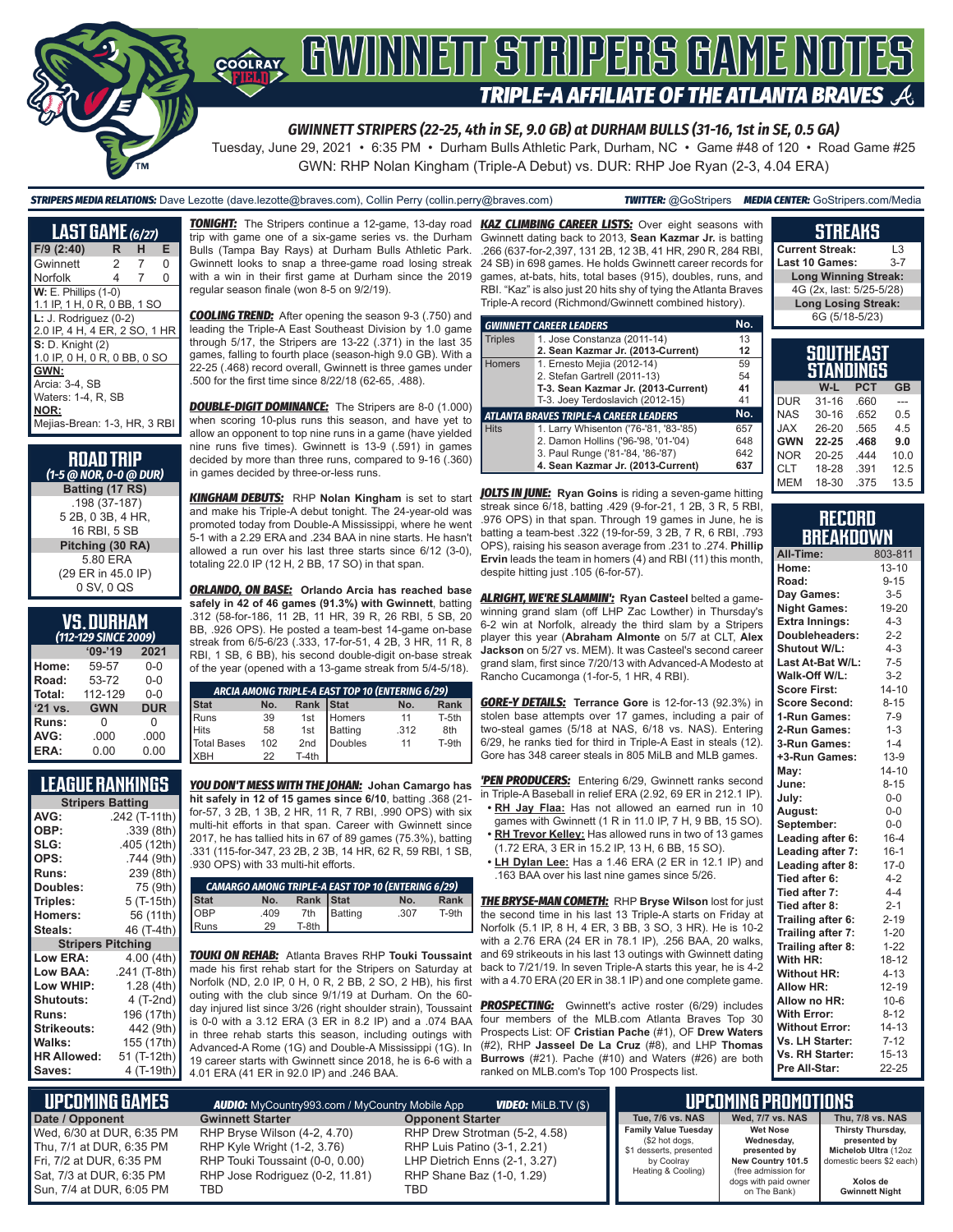

| <b>MANAGER MATT TUIASOSOPO</b><br><b>Matt Tuiasosopo</b> is in his first season as Gwinnett manager and his third season<br>as a coach in the Atlanta Braves organization in 2021. He was named the seventh<br>manager in team history on 3/30/21. Tuiasosopo is both the youngest manager in<br>team history (turned 35 on 5/10) and the first former Gwinnett player to manage the<br>club (hit .221 with 19 HR, 73 RBI in 178 games from 2016-17).<br>Tuiasosopo made his managerial debut in 2019 with Class-A Rome, leading the club<br>to a 65-74 record and earning Atlanta's Bobby Cox Award for minor league manager<br>of the year. He was set to return to Rome in 2020, but was reassigned to the Braves<br>Alternate Site at Coolray Field once the MiLB season was canceled. | <b>VS. 2021 OPPONENTS</b><br>Home<br>Road<br><b>Total</b><br>Home<br>Road<br>Total<br>CHA<br>COL<br>$5 - 1$<br>$5 - 1$<br>---<br>---<br>---<br>---<br><b>DUR</b><br>LOU<br>$4 - 2$<br>$4 - 2$<br>$\frac{1}{2}$<br>---<br>$\overline{a}$<br>---<br><b>JAX</b><br>$1 - 5$<br>$1 - 5$<br><b>MW DIV</b><br>$4 - 2$<br>$0-0$<br>4-2<br>---<br><b>MEM</b><br>$5 - 1$<br>$3 - 3$<br>$8 - 4$<br><b>NAS</b><br>$3-2$<br>$0-6$<br>$3-8$<br><b>NOR</b><br>$1 - 5$<br>$1 - 5$<br>---<br><b>SE DIV</b><br>$9 - 8$<br>$9 - 15$<br>18-23 |
|--------------------------------------------------------------------------------------------------------------------------------------------------------------------------------------------------------------------------------------------------------------------------------------------------------------------------------------------------------------------------------------------------------------------------------------------------------------------------------------------------------------------------------------------------------------------------------------------------------------------------------------------------------------------------------------------------------------------------------------------------------------------------------------------|---------------------------------------------------------------------------------------------------------------------------------------------------------------------------------------------------------------------------------------------------------------------------------------------------------------------------------------------------------------------------------------------------------------------------------------------------------------------------------------------------------------------------|
|                                                                                                                                                                                                                                                                                                                                                                                                                                                                                                                                                                                                                                                                                                                                                                                            | LAST AT-BAT WINS (7)                                                                                                                                                                                                                                                                                                                                                                                                                                                                                                      |
| W-L<br><b>PCT</b><br><b>Playoffs</b><br><b>Tuiasosopo's Managerial Career</b><br>Games<br>With Gwinnett (1 Season):<br>47<br>22-25<br>.468<br>0                                                                                                                                                                                                                                                                                                                                                                                                                                                                                                                                                                                                                                            | The Stripers are 7-5 (.583) in games decided in the last at-bat in 2021.                                                                                                                                                                                                                                                                                                                                                                                                                                                  |
| MiLB Career (2 Seasons):<br>87-99<br>$\mathbf 0$<br>186<br>.468                                                                                                                                                                                                                                                                                                                                                                                                                                                                                                                                                                                                                                                                                                                            | Date/Opponent<br><b>Score</b><br><b>Game-Winning Play</b>                                                                                                                                                                                                                                                                                                                                                                                                                                                                 |
| All staff bios available in the 2021 Stripers Media Guide                                                                                                                                                                                                                                                                                                                                                                                                                                                                                                                                                                                                                                                                                                                                  | 10-9 (12th)<br>Almonte scores on E4 (Reynolds)<br>5/4 at Charlotte<br>12-9 (10th)<br>5/9 at Charlotte<br>Camargo RBI single                                                                                                                                                                                                                                                                                                                                                                                               |
|                                                                                                                                                                                                                                                                                                                                                                                                                                                                                                                                                                                                                                                                                                                                                                                            | $2-1$ (8th)<br>5/14 vs. Louisville<br>Arcia 2-out solo HR<br>5-4 (9th)*                                                                                                                                                                                                                                                                                                                                                                                                                                                   |
| EJECTIONS (2)                                                                                                                                                                                                                                                                                                                                                                                                                                                                                                                                                                                                                                                                                                                                                                              | 5/16 vs. Louisville<br>Arcia walk-off solo HR<br>$2-1$ (9th)*<br>5/25 vs. Memphis<br>Kazmar walk-off single                                                                                                                                                                                                                                                                                                                                                                                                               |
| Date/Inning<br>Player/Coach<br><b>Umpire</b>                                                                                                                                                                                                                                                                                                                                                                                                                                                                                                                                                                                                                                                                                                                                               | 6/9-G2 at Memphis<br>$3-1$ (8th)<br>Waters RBI single                                                                                                                                                                                                                                                                                                                                                                                                                                                                     |
| <b>Ryan Goins</b><br>5/25 vs. MEM, 7th Inning<br><b>HP Clint Vondrak</b><br><b>MGR Matt Tuiasosopo</b><br>6/3 vs. JAX, 8th Inning<br><b>HP Alex Tosi</b>                                                                                                                                                                                                                                                                                                                                                                                                                                                                                                                                                                                                                                   | 6/18 vs. Nashville<br>8-7 (10th)*<br>Arcia scores on E4 (Hiura on Lucroy FC)                                                                                                                                                                                                                                                                                                                                                                                                                                              |
|                                                                                                                                                                                                                                                                                                                                                                                                                                                                                                                                                                                                                                                                                                                                                                                            | *Denotes "walk-off" win                                                                                                                                                                                                                                                                                                                                                                                                                                                                                                   |
|                                                                                                                                                                                                                                                                                                                                                                                                                                                                                                                                                                                                                                                                                                                                                                                            |                                                                                                                                                                                                                                                                                                                                                                                                                                                                                                                           |
| <b>TEAM DEFENSE (4TH IN TRIPLE-A EAST)</b>                                                                                                                                                                                                                                                                                                                                                                                                                                                                                                                                                                                                                                                                                                                                                 | <b>GWINNETT PLAYERS USED (50 IN 2021)</b>                                                                                                                                                                                                                                                                                                                                                                                                                                                                                 |
| <b>PCT</b><br>PO<br><b>DP</b><br><b>TP</b><br>G<br><b>TC</b><br>A<br>Е                                                                                                                                                                                                                                                                                                                                                                                                                                                                                                                                                                                                                                                                                                                     | Pitchers (28):<br>Lee, Dylan<br>Position (22):<br>Martinez, Carlos                                                                                                                                                                                                                                                                                                                                                                                                                                                        |
| 47<br>424<br>.984<br>1673<br>1223<br>26<br>48<br>$\mathbf{1}$                                                                                                                                                                                                                                                                                                                                                                                                                                                                                                                                                                                                                                                                                                                              | Arano, Victor<br>Almonte, Abraham<br>Lopez, Yoan<br>Morales, Jonathan<br>Martin, Chris<br>Arcia, Orlando<br>Biddle, Jesse<br>Pache, Cristian                                                                                                                                                                                                                                                                                                                                                                              |
| <b>SB</b><br>$\mathsf{cs}$<br><b>ATT</b><br><b>PCT</b><br>PB<br>W-L<br><b>Catchers</b>                                                                                                                                                                                                                                                                                                                                                                                                                                                                                                                                                                                                                                                                                                     | Bradford, Chasen<br>Muller, Kyle<br>Brugman, Jaycob<br>Sanchez, Yolmer                                                                                                                                                                                                                                                                                                                                                                                                                                                    |
| $\mathbf{1}$<br>.000<br>Casteel, Ryan<br>0<br>$\mathbf{1}$<br>$1 - 1$<br>1<br>3<br>.250<br>Jackson, Alex<br>0<br>$6-4$<br>1<br>4                                                                                                                                                                                                                                                                                                                                                                                                                                                                                                                                                                                                                                                           | Camargo, Johan<br>Burrows, Thomas<br>Newcomb, Sean<br>Snider, Travis<br>Chavez, Jesse<br>Casteel, Ryan<br>Unroe, Riley<br>Roark, Tanner                                                                                                                                                                                                                                                                                                                                                                                   |
| 17<br>.190<br>Lucroy, Jonathan<br>21<br>$\mathbf{1}$<br>$7 - 13$<br>4                                                                                                                                                                                                                                                                                                                                                                                                                                                                                                                                                                                                                                                                                                                      | Davidson, Tucker<br>Rodriguez, Jose<br>Demeritte, Travis<br>Waters, Drew                                                                                                                                                                                                                                                                                                                                                                                                                                                  |
| 3<br>Martinez, Carlos<br>3<br>.000<br>$2 - 1$<br>0<br>1                                                                                                                                                                                                                                                                                                                                                                                                                                                                                                                                                                                                                                                                                                                                    | De La Cruz, Jasseel<br>Santana, Edgar<br>Ervin, Phillip<br>Edwards Jr., Carl<br>Tice, Ty<br>Goins, Ryan                                                                                                                                                                                                                                                                                                                                                                                                                   |
| 5<br>3<br>8<br>Morales, Jonathan<br>.375<br>1<br>$6-6$<br>29<br>8<br>37<br>.216<br>4<br>22-25<br>Total:                                                                                                                                                                                                                                                                                                                                                                                                                                                                                                                                                                                                                                                                                    | Toussaint, Touki<br>Flaa, Jay<br>Gore, Terrance                                                                                                                                                                                                                                                                                                                                                                                                                                                                           |
|                                                                                                                                                                                                                                                                                                                                                                                                                                                                                                                                                                                                                                                                                                                                                                                            | Greene, Shane<br>Webb, Jacob<br>Heredia, Guillermo                                                                                                                                                                                                                                                                                                                                                                                                                                                                        |
| Outfield Assists (9):<br>Waters (3), Ervin (2), Sanchez (2), Almonte (1),                                                                                                                                                                                                                                                                                                                                                                                                                                                                                                                                                                                                                                                                                                                  | Hernandez, Daysbel<br>Wilson, Bryse<br>Inciarte, Ender<br>Horacek, Mitch<br>Jackson, Alex<br>Wright, Kyle                                                                                                                                                                                                                                                                                                                                                                                                                 |
| Inciarte (1)                                                                                                                                                                                                                                                                                                                                                                                                                                                                                                                                                                                                                                                                                                                                                                               | Johnstone, Connor<br>Kazmar Jr., Sean                                                                                                                                                                                                                                                                                                                                                                                                                                                                                     |
| Pitcher Pickoffs (1):<br>Muller (1)<br>Casteel (1), Jackson (1)<br><b>Catcher Pickoffs (2):</b>                                                                                                                                                                                                                                                                                                                                                                                                                                                                                                                                                                                                                                                                                            | Jones, Nate<br>Kipnis, Jason<br>Kelley, Trevor<br>Lucroy, Jonathan                                                                                                                                                                                                                                                                                                                                                                                                                                                        |
|                                                                                                                                                                                                                                                                                                                                                                                                                                                                                                                                                                                                                                                                                                                                                                                            |                                                                                                                                                                                                                                                                                                                                                                                                                                                                                                                           |
|                                                                                                                                                                                                                                                                                                                                                                                                                                                                                                                                                                                                                                                                                                                                                                                            | Italics = Player no longer in Braves organization                                                                                                                                                                                                                                                                                                                                                                                                                                                                         |
| <b>STARTS</b>                                                                                                                                                                                                                                                                                                                                                                                                                                                                                                                                                                                                                                                                                                                                                                              | <b>BASS-LANTA</b>                                                                                                                                                                                                                                                                                                                                                                                                                                                                                                         |
| <b>By Batting Order</b>                                                                                                                                                                                                                                                                                                                                                                                                                                                                                                                                                                                                                                                                                                                                                                    | Including MLB rehab assignments, 22 players have played for both Gwinnett and                                                                                                                                                                                                                                                                                                                                                                                                                                             |
| 1: Waters (31), Inciarte (6), Pache (6), Almonte (1), Arcia (1), Ervin (1), Sanchez (1)                                                                                                                                                                                                                                                                                                                                                                                                                                                                                                                                                                                                                                                                                                    | Atlanta in 2021:                                                                                                                                                                                                                                                                                                                                                                                                                                                                                                          |
| 2: Arcia (12), Kipnis (12), Pache (8), Goins (7), Waters (3), Almonte (1), Camargo (1),<br>Ervin (1), Heredia (1) Sanchez (1)                                                                                                                                                                                                                                                                                                                                                                                                                                                                                                                                                                                                                                                              | OF Abraham Almonte<br><b>LHP Sean Newcomb</b>                                                                                                                                                                                                                                                                                                                                                                                                                                                                             |
| Arcia (32), Camargo (11), Lucroy (3), Jackson (1)<br>3:                                                                                                                                                                                                                                                                                                                                                                                                                                                                                                                                                                                                                                                                                                                                    | LHP Jesse Biddle<br>OF Cristian Pache<br><b>INF Johan Camargo</b><br>RHP Edgar Santana                                                                                                                                                                                                                                                                                                                                                                                                                                    |
| Camargo (20), Demeritte (12), Kipnis (4), Lucroy (4), Almonte (3), Jackson (3),<br>4:<br>Kazmar Jr. (1)                                                                                                                                                                                                                                                                                                                                                                                                                                                                                                                                                                                                                                                                                    | RHP Jesse Chavez<br>RHP Ty Tice                                                                                                                                                                                                                                                                                                                                                                                                                                                                                           |
| Lucroy (10), Almonte (8), Kazmar Jr. (6), Jackson (5), Demeritte (4), Kipnis (4),<br>5:                                                                                                                                                                                                                                                                                                                                                                                                                                                                                                                                                                                                                                                                                                    | <b>LHP Tucker Davidson</b><br>RHP Jacob Webb<br>RHP Carl Edwards Jr.<br><b>RHP Bryse Wilson</b>                                                                                                                                                                                                                                                                                                                                                                                                                           |
| Goins (3), Camargo (2), Snider (2), Casteel (1), Ervin (1), Sanchez (1)<br>Goins (12), Ervin (7), Lucroy (5), Snider (5), Almonte (4), Casteel (4),                                                                                                                                                                                                                                                                                                                                                                                                                                                                                                                                                                                                                                        | RHP Jay Flaa<br><b>RHP Kyle Wright</b>                                                                                                                                                                                                                                                                                                                                                                                                                                                                                    |
| 6:<br>Kazmar Jr. (4), Sanchez (3), Demeritte (2), Jackson (1)                                                                                                                                                                                                                                                                                                                                                                                                                                                                                                                                                                                                                                                                                                                              | <b>RHP Shane Greene</b><br>OF Guillermo Heredia                                                                                                                                                                                                                                                                                                                                                                                                                                                                           |
| Ervin (12), Goins (9), Kazmar Jr. (8), Snider (7), Sanchez (5), Demeritte (2),<br>7:                                                                                                                                                                                                                                                                                                                                                                                                                                                                                                                                                                                                                                                                                                       | OF Ender Inciarte                                                                                                                                                                                                                                                                                                                                                                                                                                                                                                         |
| Morales (2), Almonte (1), Pache (1)<br>Sanchez (16), Morales (8), Ervin (7), Kazmar Jr. (4), Casteel (3), Goins (2),<br>8:                                                                                                                                                                                                                                                                                                                                                                                                                                                                                                                                                                                                                                                                 | C Alex Jackson<br><b>RHP Nate Jones</b>                                                                                                                                                                                                                                                                                                                                                                                                                                                                                   |
| Gore (2), Snider (2), Brugman (1), Martinez (1), Unroe (1)                                                                                                                                                                                                                                                                                                                                                                                                                                                                                                                                                                                                                                                                                                                                 | INF Sean Kazmar Jr.                                                                                                                                                                                                                                                                                                                                                                                                                                                                                                       |
| Morales (4), Casteel (2), Martinez (2), Gore (1), Sanchez (1), Snider (1), Unroe (1)<br>9:<br>Pitcher Spot (35)                                                                                                                                                                                                                                                                                                                                                                                                                                                                                                                                                                                                                                                                            | <b>RHP Chris Martin</b>                                                                                                                                                                                                                                                                                                                                                                                                                                                                                                   |
| <b>By Position</b>                                                                                                                                                                                                                                                                                                                                                                                                                                                                                                                                                                                                                                                                                                                                                                         | LHP Kyle Muller (MLB Debut)                                                                                                                                                                                                                                                                                                                                                                                                                                                                                               |
| Lucroy (20), Morales (12), Jackson (10), Martinez (3), Casteel (2)<br>C:                                                                                                                                                                                                                                                                                                                                                                                                                                                                                                                                                                                                                                                                                                                   |                                                                                                                                                                                                                                                                                                                                                                                                                                                                                                                           |
| 1B: Camargo (24), Casteel (6), Kazmar Jr. (6), Snider (5), Lucroy (2), Unroe (2),<br>Goins (1), Morales (1)                                                                                                                                                                                                                                                                                                                                                                                                                                                                                                                                                                                                                                                                                | <b>BRAVES ON REHAB</b>                                                                                                                                                                                                                                                                                                                                                                                                                                                                                                    |
| Goins (19), Kipnis (15), Sanchez (10), Kazmar Jr. (2), Arcia (1)<br>2B:                                                                                                                                                                                                                                                                                                                                                                                                                                                                                                                                                                                                                                                                                                                    | Six Atlanta players have been assigned to rehab with Gwinnett in 2021.                                                                                                                                                                                                                                                                                                                                                                                                                                                    |
| Kazmar Jr. (15), Sanchez (13), Camargo (8), Goins (8), Arcia (2), Morales (1)<br>3B:<br>Arcia (41), Goins (5), Sanchez (1)<br>SS:                                                                                                                                                                                                                                                                                                                                                                                                                                                                                                                                                                                                                                                          | Player<br><b>Injury</b><br><b>Rehab Dates</b>                                                                                                                                                                                                                                                                                                                                                                                                                                                                             |
| LF: Ervin (15), Almonte (9), Waters (8), Snider (5), Gore (3), Kipnis (3), Demeritte (2),                                                                                                                                                                                                                                                                                                                                                                                                                                                                                                                                                                                                                                                                                                  | Right Shoulder Inflammation (4/7)<br><b>RHP Chris Martin</b><br>$5/5 - 5/11$                                                                                                                                                                                                                                                                                                                                                                                                                                              |
| Heredia (1), Sanchez (1)                                                                                                                                                                                                                                                                                                                                                                                                                                                                                                                                                                                                                                                                                                                                                                   | OF Ender Inciarte<br>Strained Left Hamstring (4/17)<br>$5/6 - 5/12$<br>OF Guillermo Heredia<br>Right Hamstring Inflammation (5/1)<br>5/14                                                                                                                                                                                                                                                                                                                                                                                 |
| CF:<br>Waters (22), Pache (15), Ervin (5), Inciarte (5)<br>RF: Demeritte (17), Ervin (9), Almonte (8), Snider (5), Waters (4), Sanchez (3),                                                                                                                                                                                                                                                                                                                                                                                                                                                                                                                                                                                                                                                | C Alex Jackson<br>Strained Left Hamstring (5/2)<br>$5/21 - 6/9$                                                                                                                                                                                                                                                                                                                                                                                                                                                           |
| Camargo (1)                                                                                                                                                                                                                                                                                                                                                                                                                                                                                                                                                                                                                                                                                                                                                                                | OF Cristian Pache<br>Right Hamstring Inflammation (5/14)<br>$5/29 - 6/1$                                                                                                                                                                                                                                                                                                                                                                                                                                                  |
| DH: Casteel (2), Kipnis (2), Snider (2), Almonte (1), Arcia (1), Brugman (1),<br>Camargo (1), Demeritte (1), Inciarte (1)                                                                                                                                                                                                                                                                                                                                                                                                                                                                                                                                                                                                                                                                  | <b>RHP Touki Toussaint</b><br>Right Shoulder Strain (3/26)<br>6/22-Current                                                                                                                                                                                                                                                                                                                                                                                                                                                |
|                                                                                                                                                                                                                                                                                                                                                                                                                                                                                                                                                                                                                                                                                                                                                                                            |                                                                                                                                                                                                                                                                                                                                                                                                                                                                                                                           |
|                                                                                                                                                                                                                                                                                                                                                                                                                                                                                                                                                                                                                                                                                                                                                                                            |                                                                                                                                                                                                                                                                                                                                                                                                                                                                                                                           |
|                                                                                                                                                                                                                                                                                                                                                                                                                                                                                                                                                                                                                                                                                                                                                                                            |                                                                                                                                                                                                                                                                                                                                                                                                                                                                                                                           |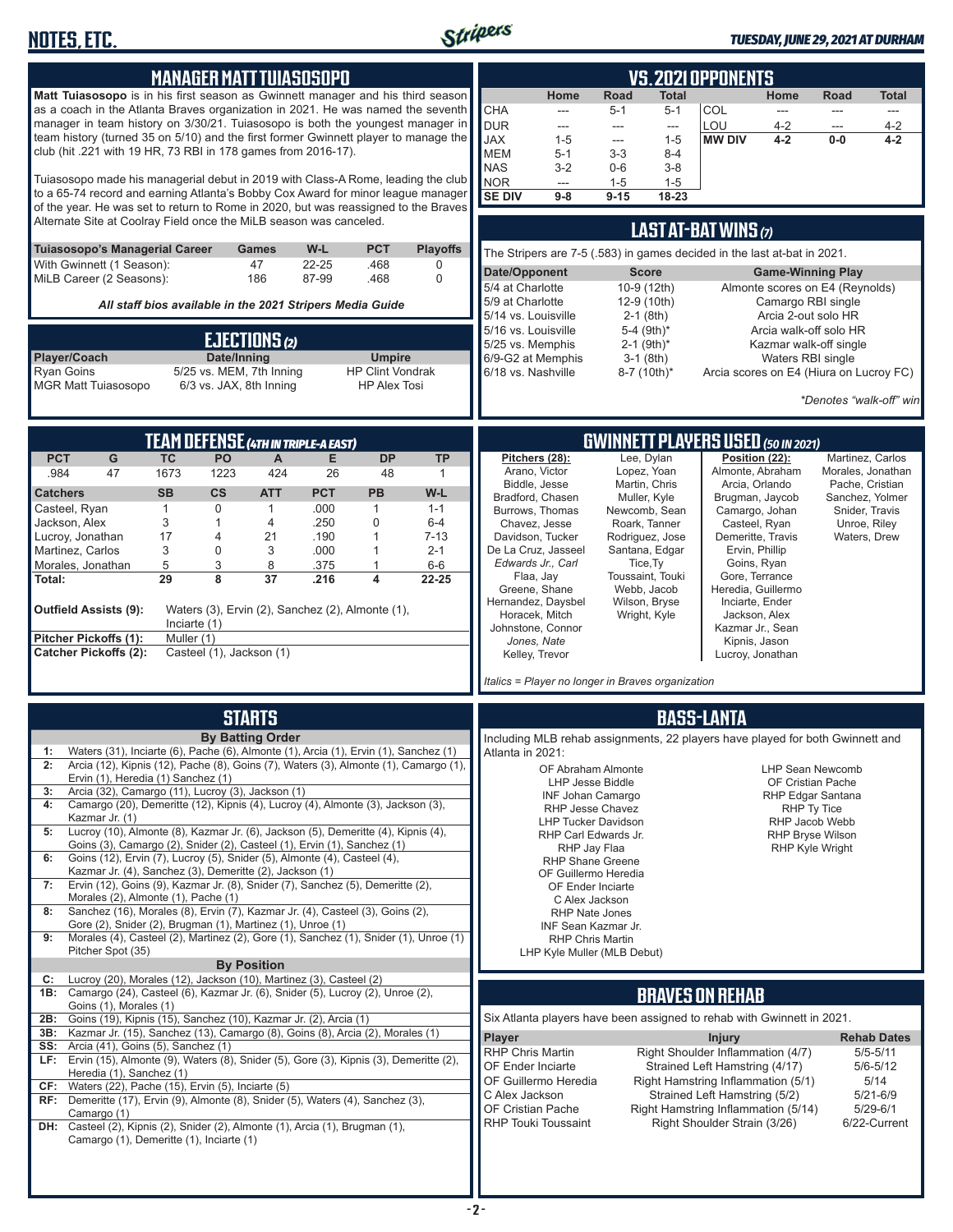#### **STARTING PITCHER**



#### *TUESDAY, JUNE 29, 2021 AT DURHAM*

## **39****NOLAN KINGHam**

**B/T:** R/R **BORN:** 8/18/96 in Las Vegas, NV (Age 24) **HT:** 6-4 **ACQUIRED:** Braves' 12th Round Pick in 2018 June draft out of the University of Texas (Austin, TX). **BIO ON PAGE 66 OF MEDIA GUIDE**

*TONIGHT'S START:* Kingham makes his Triple-A debut in game one of a six-game series at Durham ... Is 3-0 with a 0.00 ERA (0 ER in 22.0 IP) and .156 BAA in his last three starts (all with Double-A Mississippi), and has not allowed a run in his last 27.0 innings overall ... Is 12-13 with a 3.56 ERA (90 ER in 227.1 IP) in 39 career MiLB starts, including four complete games and three shutouts.

*2021 SEASON:* Entering the year, was ranked by *Baseball America* as having the "Best Control" in the Braves organization ... Opened with Double-A Mississippi, going 5-1 with a 2.29 ERA and .234 BAA in nine starts from 5/6-6/23 ... In his last six starts with the M-Braves, went 4-0 with a 1.15 ERA and .208 BAA ... Did not allow a run over his final 27.0 IP with Mississippi, spanning four starts ... As of 6/28, ranked among Double-A South pitching leaders in innings (1sst, 55.0), wins (T-1st, 5), winning percentage (T-2nd, .833), ERA (5th, 2.29), and WHIP (6th, 1.04).

*2021 SPRING TRAINING:* Was a non-roster invite to Atlanta's MLB Spring Training for the first time in his career ... Made one relief appearance on 3/13 vs. Boston (1.0 IP, 3 H, 4 R, 4 ER, 1 HR, 1 BB, 1 SO).

*CAREER HIGHLIGHTS:* **2018:** Made his pro debut with Rookie-level Danville (2-0, 4.56 ERA, .297 BAA in 11G, 3 starts) ... **2019:** Combined to go 7-12 with a 3.92 ERA and .260 BAA in 27 starts between Class-A Rome (1-1, 0.56 ERA in 3 starts), Advanced-A Florida (4-8, 4.43 ERA, 3 CG in 18 starts), and Double-A Mississippi (2-3, 3.79 ERA, 1 CG in 6 starts) ... Named Florida State League Pitcher of the Week on 6/2 (2-hit CG SHO on 5/31 vs. Palm Beach) ... **2020:** Was not included in the Braves' 60-man player pool and was not at the Alternate Training Site.

| <b>KINGHAM'S OVERALL STATS</b> |                  |           |            |       |    |           |     |            |             |  |
|--------------------------------|------------------|-----------|------------|-------|----|-----------|-----|------------|-------------|--|
| <b>Year</b>                    | Team             | W-L       | <b>ERA</b> | G/GS  | НR | <b>BB</b> | SΟ  | <b>BAA</b> | <b>WHIP</b> |  |
| 12021                          | Mississippi (AA) | $5-1$     | 2.29       | 9/9   |    | 9         | 37  | .234       | 1.04        |  |
|                                | Gwinnett (AAA)   | $0 - 0$   |            | 0/0   |    | 0         |     | $---$      |             |  |
| MiLB Career:                   |                  | $14 - 13$ | 3.61       | 47/39 | 16 | 52        | 171 | .258       | 1.19        |  |
| MLB Career:                    |                  | 0-0       |            | 0/0   |    |           |     |            |             |  |

| <b>KINGHAM'S 2021 SPLITS (WITH GWINNETT)</b> |                       |              |                     |  |  |  |  |  |  |
|----------------------------------------------|-----------------------|--------------|---------------------|--|--|--|--|--|--|
|                                              | $0-0, - -$ ERA $(0G)$ | <b>Road:</b> | 0-0, -.-- ERA (0G)  |  |  |  |  |  |  |
|                                              | $0-0, - -$ ERA $(0G)$ | Night:       | $0-0, - -$ ERA (0G) |  |  |  |  |  |  |
|                                              | $0-0, - -$ ERA $(0G)$ | Reliever:    | $0-0, - -$ ERA (0G) |  |  |  |  |  |  |
| Home:<br>Day:<br>Starter:<br>Vs. LHP:        | .--- BAA, 0 HR        | Vs. RHP:     | .--- BAA, 0 HR      |  |  |  |  |  |  |

| <b>KINGHAM VS. DURHAM</b> |       |      |  |      |     |   |    |           |           |           |  |
|---------------------------|-------|------|--|------|-----|---|----|-----------|-----------|-----------|--|
|                           | W-L   | ERA  |  | G GS | IP  | H | ER | <b>HR</b> | <b>BB</b> | <b>SO</b> |  |
| 2021:                     | 0-0   | $ -$ |  | 0    | 0.0 |   |    |           |           |           |  |
| Career:                   | $0-0$ | $-1$ |  | 0    | 0.0 |   |    |           |           |           |  |

| <b>KINGHAM'S HIGHS &amp; LOWS</b> |                            |                                      |  |  |  |  |  |  |  |
|-----------------------------------|----------------------------|--------------------------------------|--|--|--|--|--|--|--|
|                                   | <b>Season</b>              | Career (MiLB and MLB)                |  |  |  |  |  |  |  |
| IP:                               | $8.2$ (6/12 @ BLX)         | 9.0 (4x, last: 9/1/19, MIS vs. CHAT) |  |  |  |  |  |  |  |
| SO:                               | 6 (3x, last: 6/23 vs. TNS) | 11 (5/20/19, FLA @ TAM)              |  |  |  |  |  |  |  |
| BB:                               | 4 (5/6 vs. PNS)            | 4 (3x, last: 5/6/21, MIS vs. PNS)    |  |  |  |  |  |  |  |
| н:                                | 8 (2x, last: 6/1 @ PNS)    | 10 (4/25/19, FLA @ STL)              |  |  |  |  |  |  |  |
| ER:                               | 4 (5/6 vs. PNS)            | 7 (4x, last: 8/21/19, MIS vs. PNS)   |  |  |  |  |  |  |  |
| Low-Hit CG:                       | None                       | 2 H (5/31/19, FLA vs. PMB)           |  |  |  |  |  |  |  |
| Low-R CG:                         | <b>None</b>                | 0 R (3x, last: 6/18/19, FLA @ DBT)   |  |  |  |  |  |  |  |

| <b>KINGHAM'S 2021 STARTS (ALL LEVELS)</b> |               |               |           |   |   |    |           |           |           |           |                     |              |                                                 |
|-------------------------------------------|---------------|---------------|-----------|---|---|----|-----------|-----------|-----------|-----------|---------------------|--------------|-------------------------------------------------|
| Team                                      | Date/Opp.     | <b>Result</b> | <b>IP</b> | н | R | ER | <b>HR</b> | <b>BB</b> | <b>SO</b> | NP-S      | Opp. Starter        | <b>Final</b> | <b>Notes</b>                                    |
| <b>MIS</b>                                | 5/6 vs. PNS   | $L.0-1$       | 4.0       |   |   |    |           |           |           | 81-50     | Jake Eder           | $L. 1-5$     | All ER allowed in 5th, did not record an out.   |
| <b>MIS</b>                                | 5/12 at BLX   | W. 1-1        | 5.0       |   |   |    |           |           |           | 80-52     | Noah Zavolas        | W. 6-3       | Exited with 3-2 lead after 5.0 innings pitched. |
| <b>MIS</b>                                | 5/19 vs. CHA  | <b>ND</b>     | 7.0       | 8 |   |    |           |           |           | 79-54     | Nick Lodolo         | W. 4-3       | Tossed 6.0 scoreless innings, 3 R came in 7th.  |
| <b>MIS</b>                                | 5/25 vs. MTG  | W. 2-1        | 6.1       |   |   |    |           |           |           | 83-58     | <b>Tobias Myers</b> | W. 4-3       | Five of seven hits allowed were singles.        |
| <b>MIS</b>                                | 6/1 at PNS    | <b>ND</b>     | 4.2       | 8 |   |    |           |           |           | $90 - 61$ | Jake Eder           | $L.3 - 4$    | Faced 22 batters while recording 14 outs.       |
| <b>MIS</b>                                | 6/6 at PNS    | <b>ND</b>     | 6.0       |   |   |    |           |           |           | 79-60     | Jake Eder           | W. 4-3       | Lone run allowed was a leadoff HR in 1st.       |
| <b>MIS</b>                                | $6/12$ at BLX | W. 3-1        | 8.2       | 4 | O |    |           |           |           | 91-68     | Ethan Small         | W. 3-0       | Was one out shy of fourth career CG shutout.    |
| <b>MIS</b>                                | 6/18 vs. BIR  | W. 4-1        | 6.0       |   |   |    |           |           | 6         | 82-61     | Emilio Vargas       | W. 8-4       | Struck out the side in the second inning.       |
| <b>MIS</b>                                | 6/23 vs. TNS  | W. 5-1        |           | 5 |   |    |           |           |           | 91-67     | <b>Cam Sanders</b>  | W. 3-0       | Extended scorless inning streak to 27.0 IP.     |

| <b>STRIPERS STARTING PITCHERS</b> |           |            |           |    |                 |                       |                                                                           |  |  |  |  |
|-----------------------------------|-----------|------------|-----------|----|-----------------|-----------------------|---------------------------------------------------------------------------|--|--|--|--|
| <b>Pitcher</b>                    | W-L       | <b>ERA</b> | <b>GS</b> | QS | <b>Team W-L</b> | <b>Run Support</b>    | <b>Last Gwinnett Start</b>                                                |  |  |  |  |
| Davidson, Tucker                  | $2 - 1$   | 0.90       |           |    | $2 - 1$         | 5.33 RPG (16 Tot.)    | 5/23 at NAS (L): 6.0 IP, 1 H, 1 R, 1 ER, 1 BB, 9 SO, 1 HR (82p/51s)       |  |  |  |  |
| De La Cruz, Jasseel               | $0 - 2$   | 6.21       | 8         |    | $4 - 4$         | 1.75 RPG (14 Tot.)    | 6/24 at NOR (ND): 2.0 IP, 3 H, 2 R, 1 ER, 3 BB, 1 SO (49p/23s)            |  |  |  |  |
| Johnstone, Connor                 | $1 - 6$   | 7.63       | 10        |    | $3 - 7$         | 2.00 RPG (20 Tot.)    | 6/23-G2 at NOR (L): 2.2 IP, 7 H, 5 R, 5 ER, 1 BB, 2 SO, 2 HR (49p/34s)    |  |  |  |  |
| Kingham, Nolan                    | $0 - 0$   | $-1 - 1$   |           |    | $0 - 0$         | $0.00$ RPG $(0$ Tot.) | ---                                                                       |  |  |  |  |
| Muller, Kyle                      | $2 - 1$   | 4.60       |           |    | $6 - 1$         | 4.71 RPG (33 Tot.)    | 6/9-G2 at MEM (ND): 6.0 IP, 1 H, 1 R, 1 ER, 2 BB, 6 SO (88p/53s)          |  |  |  |  |
| Rodriguez, Jose                   | $0 - 2$   | 19.06      |           |    | $0 - 3$         | 0.33 RPG (1 Tot.)     | 6/27 at NOR (L): 2.0 IP, 4 H, 4 R, 4 ER, 2 BB, 2 SO, 1 HR, 1 HB (52p/29s) |  |  |  |  |
| Toussaint. Touki                  | $0 - 0$   | 0.00       |           |    | $0 - 1$         | 1.00 RPG (1 Tot.)     | 6/26 at NOR (ND): 2.0 IP, 0 H, 0 R, 2 BB, 2 SO, 2 HB (55p/29s)            |  |  |  |  |
| Wilson, Bryse                     | $4 - 2$   | 4.70       |           |    | $5 - 2$         | 3.29 RPG (23 Tot.)    | 6/25 at NOR (L): 5.1 IP, 8 H, 4 R, 4 ER, 3 BB, 3 SO, 3 HR, 1 WP (95p/58s) |  |  |  |  |
| Wright, Kyle                      | $1 - 2$   | 3.76       |           |    | $2 - 6$         | 1.63 RPG (13 Tot.)    | 6/17 vs. NAS (ND): 5.0 IP, 6 H, 1 R, 1 ER, 4 BB, 5 SO, 1 WP (87p/47s)     |  |  |  |  |
| Total:                            | $10 - 16$ | 5.16       | 47        |    | $22 - 25$       | 2.57 RPG (121 Tot.)   |                                                                           |  |  |  |  |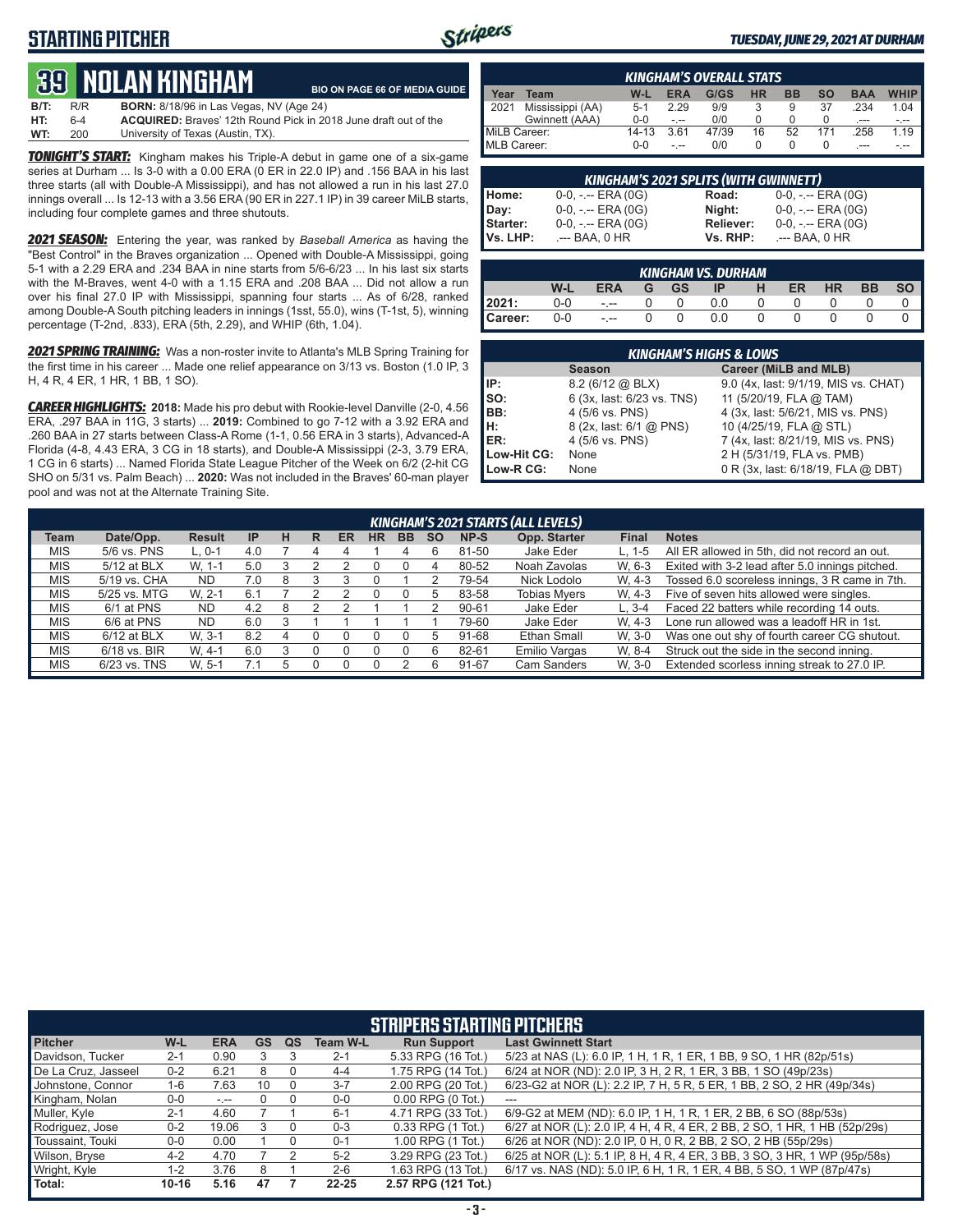#### **BULLPEN**



|                                                                         |           |            | <b>STRIPERS PITCHING BREAKDOWN</b> |                |                |                       |               |              |            |                                                                  |           |            | <b>PITCHING BY MONTH</b> |     |           |           |           |                         |            |
|-------------------------------------------------------------------------|-----------|------------|------------------------------------|----------------|----------------|-----------------------|---------------|--------------|------------|------------------------------------------------------------------|-----------|------------|--------------------------|-----|-----------|-----------|-----------|-------------------------|------------|
|                                                                         | $W-L$     | <b>ERA</b> | IP                                 | R.             | <b>ER</b>      | <b>HR</b>             | <b>BB</b>     | <b>SO</b>    | <b>BAA</b> |                                                                  | $W-L$     | <b>ERA</b> | IP                       | R   | <b>ER</b> | <b>HR</b> | <b>BB</b> | <b>SO</b>               | <b>BAA</b> |
| <b>Starters:</b>                                                        | $10 - 16$ | 5.16       | 195.1                              | 118            | 112            | 30                    | 78            | 200          | .272       | May:                                                             | $14 - 10$ | 3.50       | 211.0                    | 90  | 82        | 28        | 65        | 240                     | .222       |
| <b>Relievers:</b>                                                       | $12-9$    | 2.92       | 212.1                              | 78             | 69             | 21                    | 77            | 242          | .211       | June:                                                            | $8 - 15$  | 4.53       | 196.2                    | 106 | 99        | 23        | 90        | 202                     | .262       |
| Total:                                                                  | $22 - 25$ | 4.00       | 407.2                              | 196            | 181            | 51                    | 155           | 442          | .241       | July:                                                            |           |            |                          |     |           |           |           |                         |            |
| Holds: 18<br>IR/Scored: 37/11 (29.7%)<br><b>Saves/Opp:</b> 4/14 (28.6%) |           |            |                                    |                |                | August:<br>September: |               |              |            |                                                                  |           |            |                          |     |           |           |           |                         |            |
|                                                                         |           |            |                                    |                |                |                       |               |              |            | <b>RELIEF SUMMARY (CURRENT STRIPERS ONLY)</b>                    |           |            |                          |     |           |           |           |                         |            |
| <b>Pitcher</b>                                                          |           | $W-L$      | <b>ERA</b>                         | G              | <b>GF</b>      | <b>HLD</b>            | <b>SV/OPP</b> | <b>IR/RS</b> |            | <b>Last Gwinnett Relief Outing</b>                               |           |            |                          |     |           |           |           | <b>Scoreless Streak</b> |            |
| Arano, Victor                                                           |           | $0 - 1$    | 4.05                               | 13             |                | 2                     | 1/3           | 0/0          |            | 6/26 at NOR: 1.1 IP, 3 H, 2 R, 2 ER, 1 BB, 2 SO (36p/25s)        |           |            |                          |     |           |           |           | $-1G$                   |            |
| Biddle, Jesse (L)                                                       |           | $0 - 1$    | 2.70                               | 10             | $\overline{2}$ |                       | 0/1           | 4/2          |            | 6/25 at NOR: 0.2 IP, 1 H, 0 R, 2 BB, 2 SO, 1 WP (26p/12s)        |           |            |                          |     |           |           |           | 2G (1.2 IP)             |            |
| Bradford, Chasen                                                        |           | $3-0$      | 2.59                               | 15             | $\overline{2}$ | $\overline{2}$        | 0/1           | 2/2          |            | 6/27 at NOR: 2.0 IP, 1 H, 0 R, 0 BB, 1 SO (18p/14s)              |           |            |                          |     |           |           |           | 2G (4.0 IP)             |            |
| Burrows, Thomas (L)                                                     |           | $1 - 0$    | 3.50                               | 13             |                | 3                     | 0/0           | 7/0          |            | 6/26 at NOR: 1.2 IP, 0 H, 0 R, 0 BB, 3 SO (22p/15s)              |           |            |                          |     |           |           |           | 3G (4.0 IP)             |            |
| De La Cruz, Jasseel                                                     |           | $0 - 0$    | 5.40                               | $\overline{2}$ |                |                       | 0/0           | 0/0          |            | 5/11 vs. LOU: 1.0 IP, 0 H, 0 R, 0 BB, 1 SO (9p/7s)               |           |            |                          |     |           |           |           | 1G (1.0 IP)             |            |
| Flaa, Jay                                                               |           | $0 - 1$    | 0.00                               | 10             | 4              | $\overline{2}$        | 0/0           | 2/0          |            | 6/24 at NOR (H): 2.0 IP, 1 H, 0 R, 2 BB, 0 SO (33p/17s)          |           |            |                          |     |           |           |           | 3G (4.0 IP)             |            |
| Horacek, Mitch (L)                                                      |           | $1 - 2$    | 6.23                               | 8              | $\overline{2}$ |                       | 0/0           | 0/0          |            | 6/26 at NOR (L): 1.1 IP, 2 H, 1 R, 1 ER, 1 BB, 3 SO (28p/17s)    |           |            |                          |     |           |           |           | $-2G$                   |            |
| Johnstone, Connor                                                       |           | $0 - 0$    | 0.00                               | 3              |                | $\blacksquare$        | 0/0           | 5/3          |            | 6/27 at NOR: 1.0 IP, 0 H, 0 R, 0 BB, 0 SO (9p/7s)                |           |            |                          |     |           |           |           | 3G (5.1 IP)             |            |
| Kelley, Trevor                                                          |           | $0 - 1$    | 1.72                               | 13             | 6              | 2                     | 0/1           | 4/1          |            | 6/27 at NOR: 2.0 IP, 1 H, 0 R, 0 BB, 1 SO (30p/19s)              |           |            |                          |     |           |           |           | 6G (8.0 IP)             |            |
| Lee, Dylan (L)                                                          |           | $1 - 0$    | 1.80                               | 13             | 3              | $\overline{2}$        | 0/0           | 3/0          |            | 6/26 at NOR: 1.0 IP, 1 H, 1 R, 1 ER, 0 BB, 1 SO, 1 HR (21p/15s)  |           |            |                          |     |           |           |           | $-1G$                   |            |
| Lopez, Yoan                                                             |           | $2 - 1$    | 3.86                               | 9              | $\overline{2}$ |                       | 0/1           | 2/2          |            | 6/25 at NOR: 1.0 IP, 2 H, 2 R, 2 ER, 1 BB, 1 SO (22p/14s)        |           |            |                          |     |           |           |           | $-1G$                   |            |
| Roark, Tanner                                                           |           | $1 - 1$    | 3.06                               | 8              | $\sim$         |                       | 0/1           | 0/0          |            | 6/20 vs. NAS: 2.0 IP, 1 H, 0 R, 1 BB, 5 SO (31p/23s)             |           |            |                          |     |           |           |           | 5G (11.0 IP)            |            |
| Rodriguez, Jose                                                         |           | $0-0$      | 3.60                               | $\overline{2}$ |                |                       | 0/0           | 0/0          |            | 5/26 vs. MEM: 1.0 IP, 2 H, 1 R, 1 ER, 0 BB, 1 SO, 1 HR (13p/10s) |           |            |                          |     |           |           |           | 0G                      |            |
| Tice, Ty                                                                |           | $0 - 0$    | 1.50                               | 6              |                |                       | 0/0           | 5/1          |            | 6/26 at NOR: 0.2 IP, 0 H, 0 R, 1 BB, 0 SO (10p/5s)               |           |            |                          |     |           |           |           | 4G (3.2 IP)             |            |
| Webb, Jacob                                                             |           | $0 - 0$    | 2.35                               | 8              | 7              |                       | 1/1           | 0/0          |            | 6/27 at NOR: 1.0 IP, 1 H, 0 R, 0 BB, 1 SO (20p/13s)              |           |            |                          |     |           |           |           | 2G (2.0 IP)             |            |

## **54 VICTOR ARANO** *- RHP - 26 YRS - COSAMALOAPAN, MEXICO*

- **• 2021 with GWN: 5/14 vs. LOU:** Earned GWN's first save of 2021 (1.0 IP, 1 H).
- **• 2021 with ATL:** Recalled on 5/8, but did not pitch ... Optioned on 5/10 ... DFA'd and outrighted to Gwinnett on 6/6.
- **• Spring Training:** 0-1, 34.71 ERA, .538 BAA, 1 SV in 3G with Atlanta. **• 2020:** Was a member of Philadelphia's 60-man player pool, but spent the entire
- year at the Alternate Site in Lehigh Valley ... DFA'd by the Phillies on 1/18. **• 2019:** Limited to just 6G with Triple-A Lehigh Valley (2-0, 0.00 ERA in 3G) and Philadelphia (1-0, 3.86 ERA in 3G) ... Was on injured list from 4/20-end of season
- (right elbow inflammation). **• Acquired:** Claimed off waivers from Philadelphia (1/22/21) ... Originally signed by
- the Los Angeles Dodgers as a non-drafted free agent (4/4/13). **• MLB Career:** 3-2, 2.65 ERA, .224 BAA, 3 SV in 73G with Philadelphia (2017-19).

### **48 JESSE BIDDLE** *- LHP - 29 YRS - PHILADELPHIA, PA*

- **• 2021 with GWN: 5/22-6/13:** Posted a 1.50 ERA (1 ER in 6.0 IP) over 6 outings.
- **• 2021 with ATL:** Had his contract selected on 4/17, pitched in 8G with the Braves (0-0, 8.44 ERA, 10 ER in 10.2 IP) ... DFA'd on 5/17, outrighted to Gwinnett on 5/19. **• Spring Training:** 0-0, 3.00 ERA, .257 BAA, 2 SV in 9G with Cincinnati ... Released
- on 3/26 after re-signing as MiLB FA on 12/11/20. **• 2020:** Opened the year at Cincinnati's Alternate Training Site ... Contract selected on 8/25 (0-0, 0.00 ERA, 0 ER in 0.2 IP in 1G) ... Placed on 10-day injured list on
- 8/29 (left shoulder impingement) and missed the remainder of the year. **• Acquired:** MiLB FA (4/2/21) ... Originally Philadelphia's 1st-round pick (27th
- overall) in 2010 out of Germantown Friends High School (Philadelphia, PA). **• MLB Career:** 6-2, 5.07 ERA, .261 BAA, 1 SV in 99G with ATL (2018-19, 2021), SEA (2019), TEX (2019), CIN (2020).

#### **28 CHASEN BRADFORD** *- RHP - 31 YRS - LAS VEGAS, NV*

- **• 2021 with GWN:** All 3 of his wins have been 2.0-IP outings: 5/15 vs. LOU (1 H, 0 R, 2 SO), 6/16 vs. NAS (3 H, 1 ER, 3 SO), and 6/24 at NOR (0 H, 0 R, 1 BB, 3 SO) ... **5/7-6/13:** Posted a team-best 16.0-IP scoreless streak over 10G (6 H, 3 BB, 12 SO).
- **• 2020:** Re-signed by Seattle to an MiLB deal on 1/15, but was not included on the Mariners' 60-man player pool ... Did not play.
- **• 2019:** Split time between Seattle (0-0, 4.86 ERA, 1 SV in 12G) and Triple-A Tacoma (0-0, 6.75 ERA, 1 SV in 5G).
- **• Acquired:** MiLB FA (3/15/21) ... Originally the New York Mets' 35th round pick in 2011 out of the University of Central Florida.
- **• MLB Career:** 7-0, 3.89 ERA, .253 BAA, 1 SV in 86G with NYM, SEA (2017-19).

#### **49 THOMAS BURROWS** *- RHP - 26 YRS - FLORENCE, AL*

- **• 2021 with GWN: Has struck out 8 over 4.0 scoreless IP (1 H, 1 BB) in his last 3G since 6/20** ... **5/26 vs. MEM:** Earned his first win (1.0 IP, 0 H, 0 R, 2 SO).
- **• MLB.com Prospect Rankings:** #21 (Braves Top 30).
- **• Spring Training:** 0-1, 6.75 ERA, .222 BAA, 0 SV in 4G with Atlanta.
- **• 2020:** Was an NRI to Spring Training, but not included on 60-man player pool.
- **• 2019:** Went 2-4 with a 4.42 ERA, .221 BAA, and 7 saves (7-for-9) in 43G between Double-A Mississippi and Gwinnett ... Stranded 16 of 17 inherited runners with the Stripers (94.1%) ... Won Atlanta's Bill Lucas Award for community service.
- **• Acquired:** Via trade with Seattle (1/11/17) ... Originally the Mariners' 4th-round pick in 2016 out of the University of Alabama.

### **45 JAY FLAA** *- RHP - 29 YRS - BISMARCK, ND*

- **• 2021 with GWN: Has not allowed an ER over 10G (1 R in 11.0 IP, 7 H, 9 BB, 15 SO, .171 BAA)**.
- **• 2021 with ATL:** From 5/23-5/30, went 0-0 with a 27.00 ERA (4 ER in 1.1 IP) in 1G. **• 2021 with BAL:** Selected by Baltimore on 4/26 and made his MLB debut on 4/27 vs. the NY Yankees (1.1 IP, 2 BB, 1 SO, struck out Aaron Judge) ... Optioned on 4/28, appeared in 1G with Triple-A Norfolk (0-0, 16.20) ... DFA'd on 5/8.
- **• Spring Training:** 0-0, 3.38 ERA, .200 BAA, 0 SV in 3G with Baltimore.
- **• 2020:** Was not on Baltimore's 60-man player pool, did not play.
- **• 2019:** Went 2-5 with a 4.69 ERA, .256 BAA, and 5 SV in 40G (3 starts) between Double-A Bowie and Norfolk (2-3, 5.24 ERA, 4 SV in 29G during Triple-A debut).
- **• Acquired:** Claimed off waivers from Baltimore (5/11/21) ... Originally the Orioles' 6th-round pick in 2015 out of North Dakota State University (Fargo, ND).
- **• MLB Career:** 0-0, 13.50 ERA, .300 BAA in 2G with Baltimore, Atlanta (2021).

## **59 MITCH HORACEK** *- LHP - 29 YRS - LITTLETON, CO*

- **• 2020 with GWN: 5/14 vs. LOU:** Earned his first win as a Striper (1.0 IP, 1 H, 0 R) ... Was on the Development List from 5/25-5/30 and 6/2-6/15.
- **• Spring Training:** Did not pitch in Atlanta's MLB camp.
- **• 2020:** Signed with Minnesota, but was not on the Twins' 60-man player pool.
- **• 2019:** Pitched for both Double-A Hartford (4-0, 2.48 ERA in 34G) and Triple-A Albuquerque (1-1, 18.75 ERA in 12G) in the Colorado Rockies organization.
- **• Acquired:** MiLB FA (3/25/21) ... Originally Baltimore's 9th-round pick in 2013 out of Dartmouth College (Hanover, NH).

#### **51 CONNOR JOHNSTONE** *- RHP - 26 YRS - SAN DIEGO, CA*

- **• Leaderboard:** Entering 6/29, ranks among Triple-A East pitching top 10 in starts (T-1st, 10).
- **• 2021 with GWN: Is 0-0 with a 0.00 ERA and .063 BAA in 3G in relief (1-6, 7.63 ERA, .320 BAA in 10 starts)** ... **5/4-5/8:** Threw 8.0 scoreless IP over his first 2 outings, includinga 5.0-inning spot start (win, 1 H, 0 BB, 5 SO) on 5/8 at CLT.
- **• Spring Training:** 0-1, 4.76 ERA, .273 BAA, 1 SV in 6G with Atlanta.
- **• 2020:** Was an NRI to Braves Spring Training, but not on 60-man player pool. **• 2019:** With Double-A Mississippi and Gwinnett, went 7-4 with a 4.24 ERA, .296 BAA, and 1 SV in 35G (7 starts) ... His 7 wins ranked T-8th in the Braves org.
- **• Acquired:** Braves 21st-round pick in 2017 out of Wake Forest University.
- **• Local Product:** Played baseball at Roswell High School (Roswell, GA).

### **43 TREVOR KELLEY** *- RHP - 27 YRS - PROVIDENCE, RI*

- **• 2021 with GWN: Has allowed runs in just 2 of 13G for a 1.72 ERA (3 ER in 15.2 IP, 13 H, 6 BB, 15 SO, .241 BAA)**.
- **• Spring Training:** Did not pitch in Chicago Cubs' MLB camp ... Released on 4/23.
- **• 2020:** Pitched in 4G with Philadelphia, going 0-0 with a 10.80 ERA ... Outrighted on 8/14 and spent the rest of the season at the Phillies Alternate Site.
- **• 2019:** In 52G with Triple-A Pawtucket, went 5-5 with a 1.79 ERA, .216 BAA, and 12 SV ... Was an International League Midseason and Postseason All-Star and a *Baseball America* Triple-A All-Star ... Led IL in appearances and was T-1st in saves ... Made MLB debut on 7/2 at Toronto and logged 10G with Boston (0-3, 8.64 ERA).
- **• Acquired:** MiLB FA (4/28/21) ... Originally Boston's 36th-round pick in 2015 out of the University of North Carolina at Chapel Hill.
- **• MLB Career:** 0-3, 9.26 ERA, .347 BAA, 0 SV in 14G with BOS (2019), PHI (2020).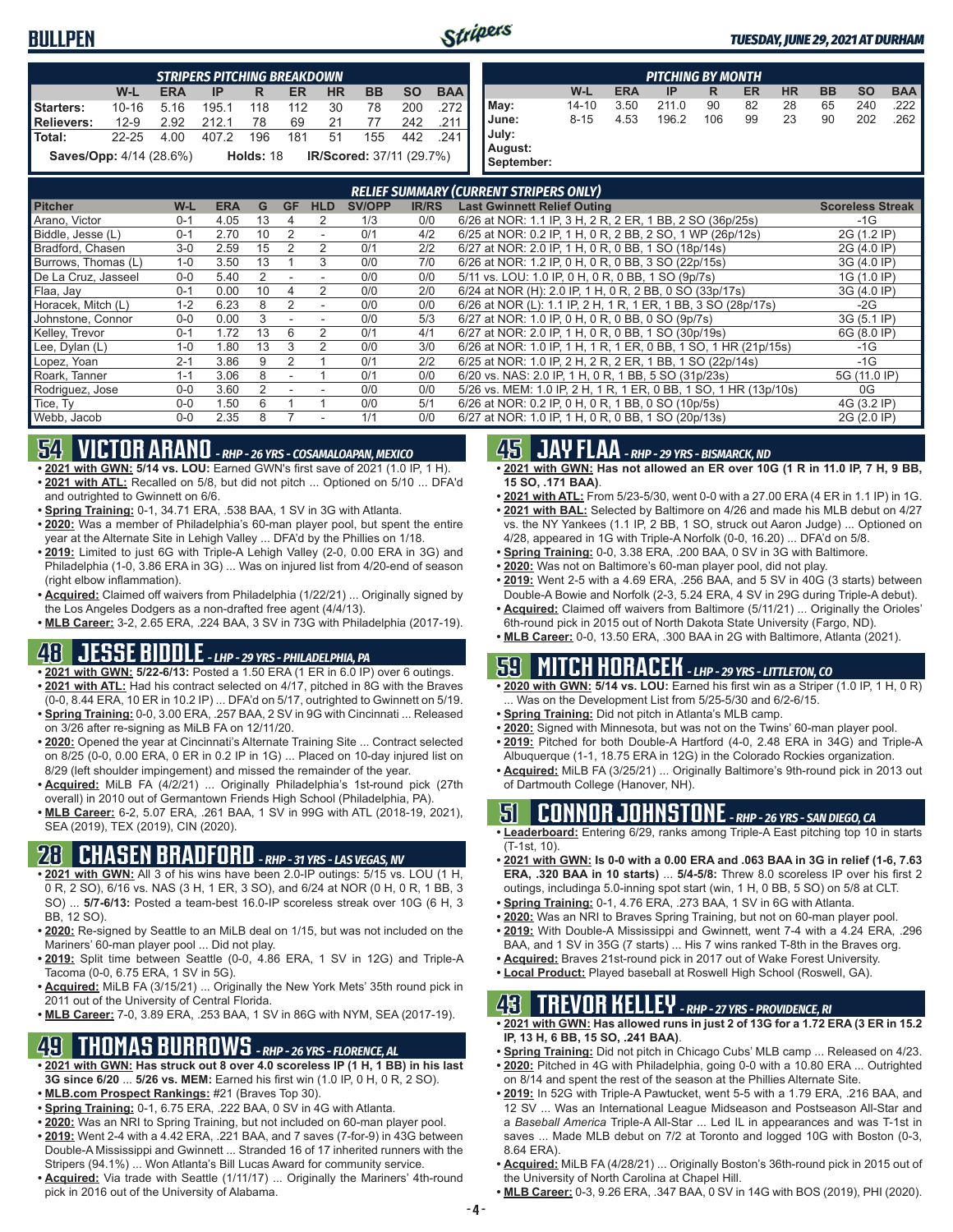#### **BULLPEN**



#### *TUESDAY, JUNE 29, 2021 AT DURHAM*

### **58 DYLAN LEE** *- LHP - 26 YRS - DINUBA, CA*

- **• 2021 with GWN: Has a 1.46 ERA (2 ER in 12.1 IP) and .163 BAA over his last 9G since 5/26** ... **5/4 at CLT:** Earned the win in his Stripers' debut (2.0 IP, 1 H, 1 R, 0 ER, 0 BB, 3 SO in 10-9 win in 12 innings) ... **6/11 at MEM:** Recorded his first pro hit, a double (1-for-2, R).
- **• Spring Training:** 0-0, 0.00 ERA, 0 SV in 2G with Miami ... Released on 3/29.
- **• 2020:** Was a non-roster invite to Marlins Spring Training, but was not on Miami's 60-man player pool ... Did not play.
- **• 2019:** Logged 45G between Double-A Jacksonville (0-3, 1.91 ERA, .176 BAA, 13 SV in 32G) and Triple-A New Orleans (1-3, 4.71 ERA, .329 BAA, 0 SV in 13G).
- **• Acquired:** MiLB FA (4/15/21) ... Originally Miami's 10th-round pick in 2016 out of Cal State Fresno (Fresno, CA).

### **55 YOAN LOPEZ** *- RHP - 28 YRS - NUEVA GERONA, CUBA*

- **• 2021 with GWN:** Has earned both of his wins with the Stripers in extra innings, 6/9-G2 at MEM (1.0 IP, 1 H, 0 R in 3-1 win in 8 innings) and 6/18 vs. NAS (1.0 IP, 2 H, 1 R, 0 ER, 1 SO in 8-7 win in 10 innings).
- **• 2021 with ARI:** Began the season on Arizona's Opening Day roster ... In 2 stints, went 0-0 with a 6.57 ERA (9 ER in 12.1 IP) and 0 SV (0-for-3) in 13G ... DFA'd on 5/20, traded to Atlanta on 5/22 and optioned to Gwinnett.
- **• Spring Training:** 1-0, 4.91 ERA, .214 BAA, 0 SV in 8G with Arizona.
- **• 2020:** In 20G with Arizona, went 0-1 with a 5.95 ERA, .269 BAA, and 2 holds.
- **• 2019:** Set MLB career highs in G (70) and holds (21), going 2-7 with a 3.41 ERA, .232 BAA, and 1 SV (1-for-4) with the D-backs.
- **• Acquired:** Via trade with Arizona in exchange for CF Deivi Estrada (5/22/21) ... Originally signed by the D-backs as a NDFA out of Cuba (1/16/15).
- **• MLB Career:** 2-8, 4.25 ERA, .252 BAA, 1 SV in 113G with Arizona (2018-21).

### **53 TY TICE** *- RHP - 24 YRS - PRAIRIE GROVE, AR*

- **• 2021 with GWN: 6/10 at MEM:** Threw 1.0 scoreless IP (0 H, 0 BB, 1 SO) in his Stripers debut, combining with 5 pitchers on a 2-hit shutout.
- **• 2021 with ATL:** Recalled on 6/20 and pitched once (6/21 at NYM, 1.0 IP, 1 H, 0 R, 1 BB, 0 SO) ... Optioned back to Gwinnett on 6/24.
- **• 2021 with TOR:** Recalled from the Alternate Training Site 3 times (4/9, 4/24, 5/22), went 0-0 with a 5.14 ERA (4 ER in 7.0 IP) in 4G during his MLB debut ... Also pitched once for Triple-A Buffalo (0 ER in 1.0 IP) ... DFA'd on 5/30.
- **• Spring Training:** 1-0, 9.00 ERA, .273 BAA, 0 SV in 6G with Toronto.
- **• 2020:** Spent the entire year at the Blue Jays' Alternate Training Site ... Did not reach the Majors ... Had his contract selected by Toronto on 11/20.
- **• 2019:** Between Double-A New Hampshire and Triple-A Buffalo, went 3-4 with a 2.34 ERA, .196 BAA, and 8 saves (8-for-12) in 46 relief appearances.
- **• Acquired:** Via trade from Toronto in exchange for cash (6/4/21) ... Originally the Blue Jays' 16th-round pick in 2017 out of Central Arkansas.
- **• MLB Career:** 0-0, 4.50 ERA, .303 BAA in 5G with Toronto, Atlanta (2021).

#### **57 TANNER ROARK** *- RHP - 34 YRS - WILMINGTON, IL*

- **• 2021 with GWN: Has 11.0 scoreless IP over his last 5G since 6/4 (8 H, 4 BB, 11 SO, .205 BAA)** ... **5/23 at NAS:** Struck out 3 over 1.0 IP in his Stripers debut ... **6/10 at MEM:** Tossed 2.0 innings in relief (1 H, 0 R, 1 BB, 1 SO) for first win.
- **• 2021 with ATL:** Contract selected on 6/24, but did not pitch before being optioned back to Gwinnett on 6/27.
- **• 2021 with TOR:** Was on Toronto's Opening Day roster, went 0-1 with a 6.43 ERA in 3G (1 start) ... Released by the Blue Jays on 5/3.
- **• Spring Training:** 2-1, 8.44 ERA, .295 BAA in 4 starts with Toronto.
- **• 2020:** Made 11 starts with the Blue Jays, going 2-3 with a 6.80 ERA and .309 BAA.
- **• 2019:** Went 10-10 with a 4.35 ERA and .275 BAA in 31 starts with CIN and OAK. **• Acquired:** MiLB FA (5/10/21) ... Originally Texas's 25th-round pick in 2008 out of
- the University of Illinois at Urbana-Champaign.
- **• MLB Career:** 76-68, 3.85 ERA, .254 BAA, 1 SV in 227G (184 starts) with WSH, CIN, OAK, TOR (2013-21) ... Pitched in 2014 and 2016 Postseasons with Nationals (0-1, 3.86 ERA in 3G, 1 start).

### **71 JACOB WEBB** *- RHP - 27 YRS - RIVERSIDE, CA*

- **• 2021 with GWN: 6/9-G1 at MEM:** Tallied first save of the year (1.0 IP, 0 H, 0 R, 1 SO in 5-4 win) ... **5/26-6/9:** Struck out 5 over 5.0 IP (0 R, 2 H, 0 BB) in 5G.
- **• 2021 with ATL:** Recalled 4 times (4/7, 4/10, 6/5, 6/17) ... In 17G with the Braves, is 1-2 with a 5.29 ERA (10 ER in 17.0 IP) and a .324 BAA.
- **• Spring Training:** 1-0, 2.57 ERA, .222 BAA, 2 HLD in 7G with Atlanta ... Optioned to the Alternate Training Site in Gwinnett on 3/25.
- **• 2020:** Assigned to the Alternate Training Site on 7/19, but missed over a month with a right shoulder strain (placed on 60-day injured list on 7/20) ... Activated on 9/8 and went 0-0 with a 0.00 ERA (0 ER in 10.0 IP) and .200 BAA in 8G ... Made his MLB Postseason debut, going 0-0 with a 9.00 ERA (3 ER in 3.0 IP) in 3G.
- **• 2019:** Made his MLB debut with Atlanta, going 4-0 with a 1.39 ERA (5 ER in 32.1 IP), .205 BAA, 9 holds, and 2 saves (2-for-4) in 36G ... Also logged 10G with Gwinnett (0-1, 6.97 ERA, .225 BAA, 1 SV).
- **• Acquired:** Braves' 18th-round pick in 2014 out of Tabor College (Hillsboro, KS).
- **• MLB Career:** 5-2, 2.28 ERA, .243 BAA, 2 SV in 61G with Atlanta (2019-21).

| SCORELESS INNINGS STREAKS (10-PLUS INNINGS) |           |                       |                       |  |  |  |  |  |  |  |
|---------------------------------------------|-----------|-----------------------|-----------------------|--|--|--|--|--|--|--|
|                                             | Length    | <b>Dates</b>          | <b>Stats</b>          |  |  |  |  |  |  |  |
|                                             | $16.0$ IP | 5/7-6/13 (10G)        | 1-0, 6 H, 3 BB, 12 SO |  |  |  |  |  |  |  |
|                                             | $12.0$ IP | $5/25 - 6/5$ (3GS)    | 1-0, 11 H, 3 BB, 8 SO |  |  |  |  |  |  |  |
| Pitcher<br>Bradford<br>Wright<br>Roark      | $11.0$ IP | $6/4$ -Current $(5G)$ | 1-0, 8 H, 4 BB, 11 SO |  |  |  |  |  |  |  |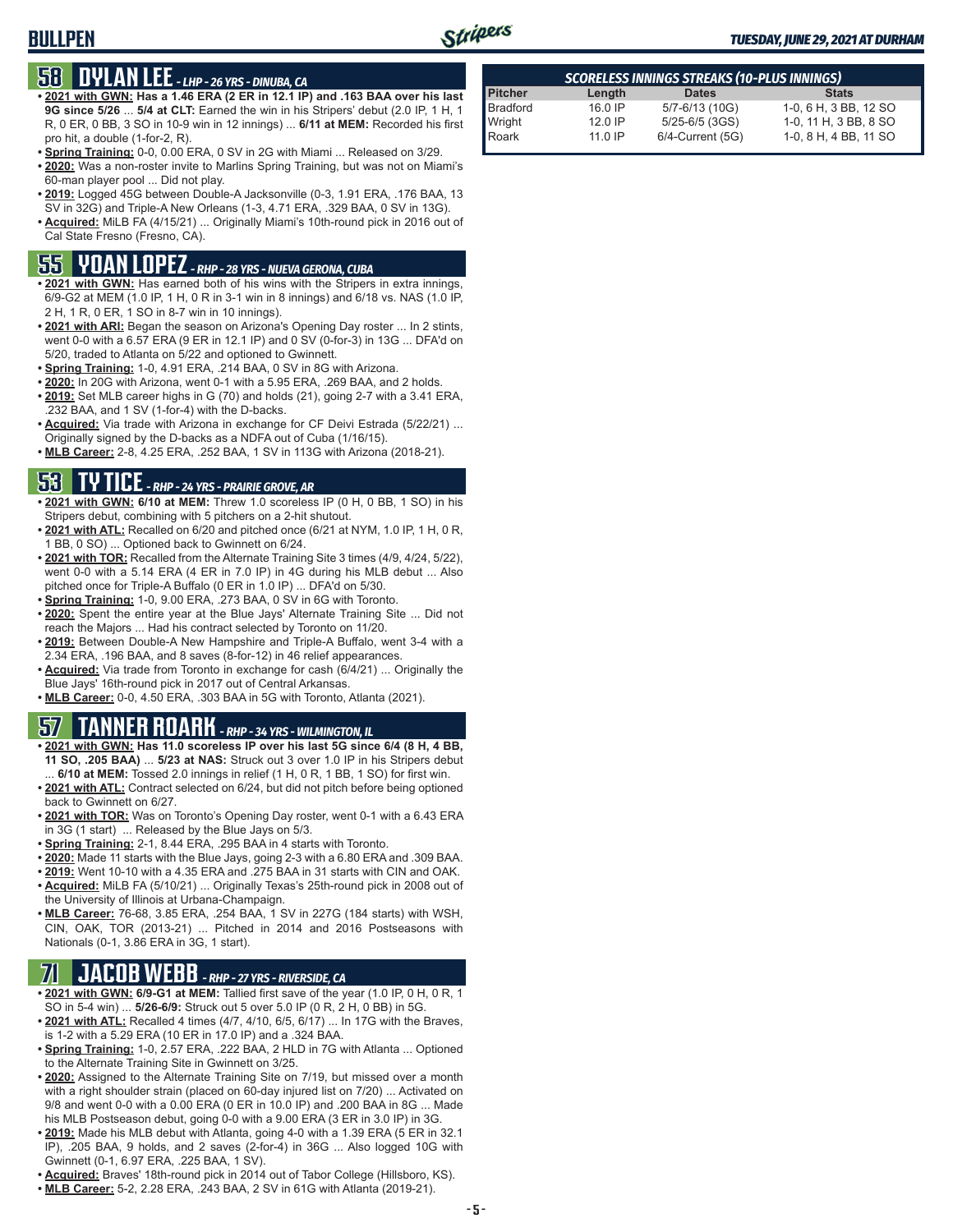#### Stripers **OFFENSE** *TUESDAY, JUNE 29, 2021 AT DURHAM TOTAL:* .242, 56 HR, .744 OPS *RISP:* .244, 14 HR, .742 OPS *RUNS/INNING: 1 2 3 4 5 6 7 8 9 X TOT Vs. LHP:* .255, 26 HR, .792 OPS *RISP/2O:* .199, 5 HR, .628 OPS **Stripers:** 38 25 15 27 23 24 26 31 20 10 239 *Vs. RHP:* .234, 30 HR, .714 OPS *LOADED:* .277, 3 HR, .889 OPS **Opponents:** 34 28 21 25 11 23 20 17 7 10 196

|                |                          |                |                          |                          |                          |                |                | <b>HOME RUNS</b>       |                                                 |                | <b>MULTI-GAMES</b> |                |
|----------------|--------------------------|----------------|--------------------------|--------------------------|--------------------------|----------------|----------------|------------------------|-------------------------------------------------|----------------|--------------------|----------------|
| <b>Player</b>  | 1R                       | 2R             | 3R                       | <b>GS</b>                | Tot.                     |                |                | Off LH Off RH Team W-L | Last HR with Gwinnett (Regular Season)          | <b>Hit</b>     | <b>RBI</b>         | <b>HR</b>      |
| Almonte        | $\overline{2}$           |                |                          |                          | 3                        |                |                | $3-0$                  | 5/30/21 vs. MEM, 1R (RH Connor Jones)           | 8              | 5                  |                |
| Arcia          | 8                        | 3              |                          |                          | 11                       | 6              | 5              | $6 - 3$                | 6/18/21 vs. NAS, 1R (RH Alec Bettinger)         | 16             | 8                  | $\overline{A}$ |
| <b>Brugman</b> | $\overline{\phantom{0}}$ |                |                          |                          |                          |                |                | $0 - 0$                |                                                 |                |                    |                |
| Camargo        | 2                        | $\overline{2}$ |                          |                          | 5                        | 3              | $\overline{2}$ | $2 - 2$                | 6/23/21-G1 at NOR, 2R (RH Spenser Watkins)      | 10             | 4                  | 4              |
| Casteel        |                          | 2              |                          |                          | 3                        | 2              |                | $2 - 1$                | 6/24/21 at NOR. GS (LH Zac Lowther)             | 4              | 5                  |                |
| Demeritte      | 4                        | $\overline{2}$ |                          |                          | 6                        | 4              | $\overline{2}$ | $5 - 1$                | 5/30/21 vs. MEM, 1R (LH Bernardo Flores Jr.)    |                | 4                  |                |
| Ervin          | $\overline{2}$           |                |                          |                          | 4                        | $\overline{2}$ | $\overline{2}$ | $3 - 1$                | 6/24/21 at NOR, 1R (RH Cody Carroll)            | 4              | 4                  | ٠              |
| Goins          |                          | ۰              | $\overline{\phantom{a}}$ | $\overline{\phantom{a}}$ |                          |                | ٠              | $1 - 0$                | 5/4/21 at CLT, 1R (LH Kyle Kubat)               | 9              | 4                  | ۰              |
| Gore           |                          |                |                          |                          |                          |                |                | $0 - 0$                |                                                 | 2              |                    |                |
| Heredia        |                          |                |                          |                          |                          |                |                | $0 - 0$                |                                                 |                |                    |                |
| Inciarte       |                          |                |                          |                          |                          |                |                | $0 - 0$                |                                                 |                |                    |                |
| Jackson        | $\mathfrak{D}$           |                |                          |                          | 5                        | 4              |                | $3-0$                  | 6/9/21-G1 at MEM, 3R (LH Zack Thompson)         | $\overline{2}$ | 4                  | 4              |
| Kazmar Jr.     | 2                        |                |                          |                          | 4                        |                | 3              | $1 - 3$                | 6/6/21 vs. JAX, 1R (RH Parker Bugg)             | $\overline{2}$ | 3                  |                |
| Kipnis         |                          |                |                          |                          | 3                        |                | 3              | $2 - 1$                | 6/26/21 at NOR, 1R (RH Conner Greene)           | 5              | 3                  |                |
| Lucroy         |                          |                |                          |                          | $\overline{2}$           |                | $\overline{2}$ | $1 - 1$                | 6/10/21 at MEM, 3R (RH Grant Black)             | 4              | 3                  | $\sim$         |
| Martinez       | ۰.                       | ۰              |                          | $\overline{\phantom{a}}$ |                          |                |                | $0 - 0$                |                                                 | $\mathfrak{p}$ |                    |                |
| <b>Morales</b> |                          | ۰              |                          | $\overline{\phantom{a}}$ |                          |                |                | $1 - 0$                | 5/7/21 at CLT, 3R (RH Joe De Carlo)             |                |                    |                |
| Pache          |                          |                |                          |                          | $\overline{2}$           |                |                | $1 - 0$                | 6/10/21 at MEM, 2R (LH Tyler Webb), 2nd of Game | 2              | $\overline{2}$     |                |
| Sanchez        |                          |                |                          |                          |                          |                |                | $1 - 0$                | 6/16/21 vs. NAS, 3R (RH Miguel Sanchez)         | 3              | $\overline{2}$     |                |
| Snider         | 2                        |                |                          |                          | $\overline{2}$           |                | $\overline{2}$ | $2 - 0$                | 6/18/21 vs. NAS, 1R (RH Patrick Weigel)         |                |                    |                |
| Unroe          |                          | ۰              | $\overline{\phantom{a}}$ | $\overline{\phantom{a}}$ | $\overline{\phantom{0}}$ |                |                | $0 - 0$                | 7/19/19 vs. ROC, 1R (RH Drew Hutchison)         |                | ۰                  |                |
| Waters         | $\overline{2}$           |                |                          |                          | 3                        | $\overline{2}$ |                | $0 - 2$                | 5/19/21 at NAS, 1R/Leadoff (LH Wade LeBlanc)    | 9              | $\overline{2}$     | 4              |
| Total:         | 30                       | 15             | 8                        | 3                        | 56                       |                |                |                        |                                                 |                |                    |                |

#### *HOME RUN VARIANTS*

**Back-to-Back Homers (1x):** Almonte (GS) / Snider, 5/7 at CLT (1st Inning)

**Back-to-Back-to-Back Homers (1x):** Arcia (2R) / Camargo / Demeritte, 5/8 at CLT (6th Inning)

**Pinch Hit Homers (2x):** Demeritte, 5/12 vs. LOU (7th Inning) Casteel, 6/3 vs. JAX (7th Inning)

**Leadoff (Game) Homers (1x):** Waters, 5/19 at NAS

**Walk-Off Homers (1x):** Arcia (Solo), 5/16 vs. LOU (9th Inning)

*PINCH HITTERS* **Player AVG. AB H 2B 3B HR RBI** Almonte 1.000 1 1 0 0 0 2 Arcia --- 0 0 0 0 0 0 Casteel .158 19 3 1 0 1 4 Demeritte .400 5 2 1 0 1 1 Ervin .500 3 1 0 0 0 1 Goins .000 2 0 0 0 0 0 Gore 333 3 1 0 0 0 0 Kazmar Jr. 000 6 0 0 0 0 0 0<br>Lucrov 000 3 0 0 0 0 0 Lucroy .000 3 0 0 0 0 0 Morales .000 1 0 0 0 0 0 Pache --- 0 0 0 0 0 0 0 Sanchez .000 6 0 0 0 0 0 0 Snider .091 11 1 0 0 0 0 Unroe .000 4 0 0 0 0 0 **Totals: .141 64 9 2 0 2 8**

| <b>STRIPERS BATTING BY MONTH</b>        |            |    |    |    |    |            |           |            |            |            |  |  |
|-----------------------------------------|------------|----|----|----|----|------------|-----------|------------|------------|------------|--|--|
|                                         | <b>AVG</b> | G  | 2B | 3B | HR | <b>RBI</b> | <b>SB</b> | <b>OBP</b> | <b>SLG</b> | <b>OPS</b> |  |  |
| May:                                    | .254       | 24 | 43 | 2  | 36 | 138        | 24        | .366       | .445       | .811       |  |  |
| June:<br>July:<br>August:<br>September: | .230       | 23 | 32 | 3  | 20 | 84         | 22        | .308       | .362       | .669       |  |  |

|               |                     | <b>HITTING STREAKS (10-PLUS GAMES)</b> |
|---------------|---------------------|----------------------------------------|
| <b>Player</b> | <b>Length/Dates</b> | <b>Stats</b>                           |
| Arcia         | 13G (5/4-5/18)      | .393 (22-56), 4 2B, 7 HR, 17 R, 12 RBI |
|               |                     |                                        |
|               |                     |                                        |
|               |                     |                                        |
|               |                     | <b>ON-BASE STREAKS (10-PLUS GAMES)</b> |
| <b>Player</b> | <b>Length/Dates</b> | <b>Stats</b>                           |

.333 (12-36), 12 BB

Arcia 13G (5/4-5/18) .393 (22-56), 8 BB<br>Camargo 10G (5/4-5/23) .333 (12-36), 12 BB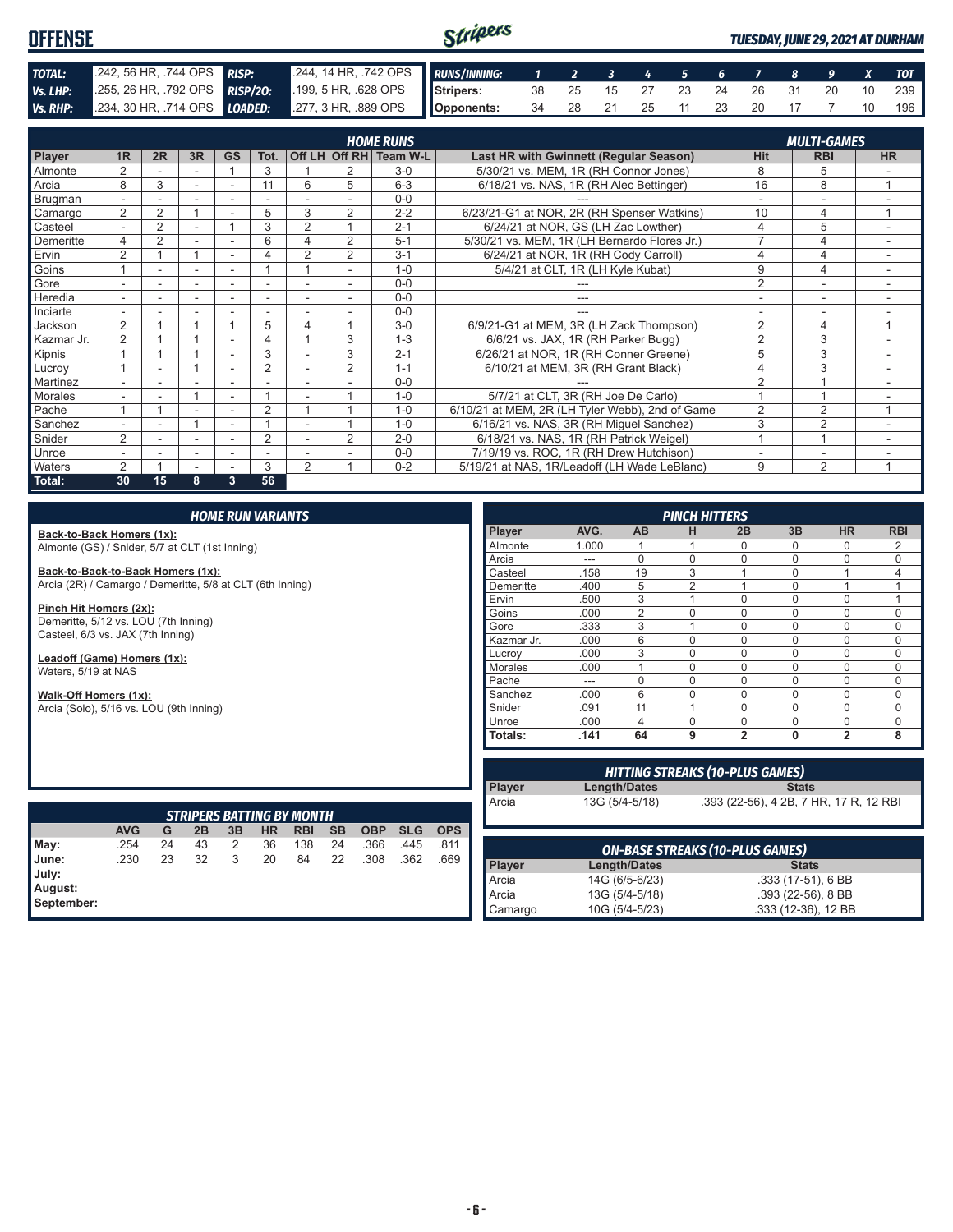### **13 ORLANDO ARCIA** *- SS - 26 YRS - ANACO, VENEZUELA*

*SEASON WITH GWN:*.312, 11 HR, 26 RBI, 5 SB, .926 OPS *HIT STREAK:* 3G (6/25-)

- *6/27 @ NOR:*3-4, SB, SO *ROAD TRIP:* .286 (6-21), 2 R, RBI, SB **• Leaderboard:** Entering 6/29, ranks among Triple-A East top 10 in R (1st, 39), H (1st, 58), TB (2nd, 102), XBH (T-4th, 22), HR (T-5th, 11), AVG (8th, .312), and 2B (T-9th, 11).
- **• 2021 with GWN: 5/4-5/18:** Hit safely in each of his first 13G (.393, 7 HR, 17 R, 12 RBI, 2 SB, 1.301 OPS) ... **5/9 at CLT:** Tied GWN's single-game homer record with 3 solo blasts (3-for-4, 4 R, 4 RBI) ... **5/15 vs. LOU:** Launched game-winning solo HR (#6) in 8th ... **5/16 vs. LOU:** Blasted walk-off solo HR (#7) in 9th ... **6/10 at MEM:** Set season high with 4 hits (4-for-5, 2B, 2 R) ... **6/18 vs. NAS:** Went 3-for-5 with 3 XBH, including solo HR (#11) and game-tying double in 10th, scored walkoff winning run ... **6/5-6/23:** Posted a team-best 14G on-base streak, batting .333 (17-for-51, 4 2B, 3 HR, 11 R, 8 RBI, 1 SB, 6 BB) in that span.
- **• 2021 with MIL:** Was on Milwaukee's Opening Day roster and batted .091 (1-for-11, 1 RBI) in 4G before being traded to Atlanta on 4/6 (sent to Alternate Site).
- **• Spring Training:** .191, 4 2B, 4 R, 6 RBI, .517 OPS in 19G with Milwaukee.
- **• 2020:** Spent 59 games with the Brewers, batting .260 (10 2B, 1 3B, 5 HR, 22 R, 20 RBI, 2 SB) ... Played in 2 Postseason games (.143, 1-for-7, 1 HR, 2 RBI).
- **• Acquired:** Via trade with Milwaukee in exchange for RHP Chad Sobotka and RHP Patrick Weigel (4/6/21) ... Originally signed by Milwaukee as a NDFA (10/22/10).
- **• MLB Career:** .244, 69 2B, 7 3B, 42 HR, 180 RBI, 39 SB in 542G with Milwaukee (2016-21) ... Played in the Postseason from 2018-20 (.295, 4 HR, 6 RBI in 13G).

#### **17 JOHAN CAMARGO** *- INF - 27 YRS - PANAMA CITY, PANAMA*

*SEASON WITH GWN:*.307, 5 HR, 17 RBI, 0 SB, .898 OPS *HIT STREAK:* 1G (6/27-) *6/27 @ NOR:* 1-3, R, BB, SO *ROAD TRIP:* .250 (5-20), 2B, HR, 4 R, 3 RBI **• Leaderboard:** Entering 6/29, ranks among Triple-A East top 10 in OBP (7th, .409),

- R (T-8th, 29), and AVG (T-9th, .307). **• 2021 with GWN: Has hit safely in 12 of 15G since 6/10, batting .368 (21-for-57, 3 2B, 1 3B, 2 HR, 11 R, 7 RBI, .990 OPS)** ... **5/4-5/22:** Hit safely in each of
- his first 9G (.364, 2 2B, 3 HR, 13 R, 8 RBI) ... **5/8 at CLT:** Notched his first career multi-homer game (2-for-4, 2 HR, 2 RBI) ... **6/5 vs. JAX:** Started 5-4-3 triple play, Gwinnett's first since 5/28/19 at TOL ... **6/10 at MEM:** Homered for first time since 5/8 (2-run, #4) in 4-for-5, 2-RBI effort.
- **• Gwinnett Career:** Has hits in 67 of 89G (75.3%) since 2017, batting .331 (115-for-347, 23 2B, 2 3B, 14 HR, 62 R, 59 RBI, 1 SB, .930 OPS).
- **• 2021 with ATL:** In 5 stints with the Braves, batting .000 (0-for-15, 1 R) in 14G.
- **• Spring Training:** .186, 2 2B, 1 HR, 4 R, 3 RBI in 18G with Atlanta.
- **• 2020:** Made Braves' Opening Day roster and batted .200 (8 2B, 4 HR, 16 R, 9 RBI) in 35G ... Added to the NLCS roster in place of injured Adam Duvall prior to Game 2 and played in 4G (.250, 2-for-8, 1 2B, 1 RBI).
- **• Acquired:** NDFA (7/2/10) out of Panama City, Panama.
- **• MLB Career:** .258, 68 2B, 4 3B, 34 HR, 144 RBI, 2 SB in 360G with Atlanta (2017- 21) ... Played in 2018 and 2020 Postseasons (.087, 1 2B, 1 RBI in 8G).

#### **9 RYAN CASTEEL** *- 1B/C - 30 YRS - CHATTANOOGA, TN*

- *SEASON WITH GWN:*.250, 3 HR, 16 RBI, 0 SB, .794 OPS *HIT STREAK:* -1G *6/27 @ NOR:*0-4, RBI *ROAD TRIP:* .125 (1-8), HR, R, 5 RBI
- **• 2021 with GWN: 5/15-5/18:** Had 6 RBI in 3G span, including 5/15 vs. LOU (1-for-2, GW 3-run double, 3 RBI) and 5/16 vs. LOU (1-for-3, HR, 2 RBI) ... **6/2 vs. JAX:** Notched a pinch-hit 2-run double ... **6/3 vs. JAX:** Hit a pinch-hit 2-run HR (#2) ... **6/24 at NOR:** Crushed game-winning grand slam (#3) in 6-2 victory (1-for-4, 4 RBI), his 2nd career slam (first since 7/20/13 with Adv-A Modesto).
- **• Spring Training:** Did not play in Atlanta's MLB camp.
- **• 2020:** Was not on the Braves' 60-man player pool ... Did not play.
- **• 2019:** Played 118G with Double-A Mississippi, batting .263 (21 2B, 2 3B, 21 HR, 73 RBI, .811 OPS) ... Ranked 2nd in the Southern League in homers and RBI, 3rd in slugging (.477) ... Was his 2nd career 20-homer season (hit 22 in 2013).
- **• Acquired:** MiLB FA (3/14/21) ... Originally Colorado's 17th-round pick in 2010 out of Cleveland State Community College (Cleveland, TN).

#### **18 PHILLIP ERVIN** *- OF - 28 YRS - MOBILE, AL*

*SEASON WITH GWN:*.173, 4 HR, 16 RBI, 7 SB, .628 OPS *HIT STREAK:* -2G

*6/27 @ NOR:*0-4, SO *ROAD TRIP:* .077 (1-13), HR, 2 R, 2 RBI **• 2021 with GWN: 6/2 vs. JAX:** Hit a decisive 3-run HR (#1) and tallied a seasonhigh 4 RBI (1-for-4, R) ... **6/13 at MEM:** Belted a game-tying 2-run HR (#2) with 2 outs in the 9th of an eventual 7-6 loss (1-for-3, 1 R, 2 RBI).

- **• Spring Training:** .276, 0 HR, 2 RBI, 1 SB, .647 OPS in 18G with Atlanta ... DFA'd on 3/28, outrighted to the Alternate Training Site on 4/3.
- **• 2020:** Between Cincinnati and Seattle, hit .149 with 3 2B, 4 RBI, 1 SB in 37G ... DFA'd by the Reds (8/28), Mariners (12/16), and Chicago Cubs (2/20/21).
- **• Acquired:** Off waivers from the Chicago Cubs (2/22/21) ... Originally Cincinnati's
- 1st-round pick (27th overall) in 2013 out of Samford University (Homewood, AL). **• MLB Career:** .247, 26 2B, 8 3B, 17 HR, 68 RBI, 15 SB in 237G with CIN, SEA
- (2017-20) ... Talled 7 of his 8 career triples in 2019 (ranked 7th in NL).

### **8 RYAN GOINS** *- INF - 33 YRS - TEMPLE, TX*

*SEASON WITH GWN:*.274, 1 HR, 16 RBI, 0 SB, .733 OPS *HIT STREAK:* 7G (6/18-)

- *6/27 @ NOR:*DNP *ROAD TRIP:* .467 (7-15), 2B, 3 R, 2 RBI
- **• 2021 with GWN: Batting .322 (19-for-59, 3 2B, 7 R, 6 RBI) in 19G in June, including an active 7G hitting streak since 6/18 (.429, 9-for-21)** ... **5/4 at CLT:** Hit Gwinnett's first homer of the season (opposite field, solo) ... **5/12 vs. LOU:** Set season highs for hits (3-for-4) and RBI (3) ... **5/27-6/9:** Posted a 7G hitting streak (.375, 9-for-24, 2 2B, 3 R, 2 RBI).
- **• Triple-A Career:** Has played for BUF (2013-16), LHV (2018), CLT (2019), and GWN (2021) ... Was teammates with MGR Matt Tuiasosopo in 2014 with BUF.
- **• Spring Training:** .391, 2 2B, 0 HR, 5 RBI, 0 SB, .960 OPS in 16G with Atlanta.
- **• 2020:** Played in 14G with the Chicago White Sox, batting .000 (0-for-9, 4 R) ... Spent most of the year at the Alternate Training Site in Schaumburg, IL.
- **• Acquired:** MiLB FA (2/25/21) ... Originally Toronto's 4th-round pick in 2009 out of Dallas Baptist University (Dallas, TX).
- **• MLB Career:** .228, 71 2B, 12 3B, 22 HR, 158 RBI in 555G with TOR, KC, CWS (2013-20) ... Played for TOR in 2015-16 Postseasons (.146, 1 HR, 5 RBI in 14G).

#### **5 TERRANCE GORE** *- OF - 30 YRS - MACON, GA*

*SEASON WITH GWN:*.250, 0 HR, 0 RBI, 12 SB, .681 OPS *HIT STREAK:* -1G

- *6/27 @ NOR:*DNP *ROAD TRIP:* .000 (0-3), SB **• Leaderboard:** Entering 6/29, ranks among Triple-A East top 10 in SB (T-3rd, 12). **• 2021 with GWN:** Is 12-for-13 (92.3%) in stolen base attempts over 17G, has a pair of 2-steal games (5/18 at NAS, 6/18 vs. NAS) ... **6/9-G2 at MEM:** Stole 3rd and scored winning run in 8th inning of 3-1 victory.
- **• Spring Training:** Did not play in Atlanta's MLB camp.
- **• 2020:** Logged 2G in his lone season with the Los Angeles Dodgers (0 PA).
- **• Acquired:** MiLB FA (2/18/21) ... Originally Kansas City's 20th-round pick in 2011 out of Gulf Coast Community College (Panama City, FL).
- **• MLB Career:** .224, 2 2B, 1 3B, 0 HR, 1 RBI, 40 SB in 102G with KC, CHC, LAD (2014-20) ... Played in the Postseason with KC (2014-15) and CHC (2018), going 0-for-2 with 3 R, 5 SB ... Won World Series with the Royals in 2015.

### **4 SEAN KAZMAR JR.** *- INF - 36 YRS - VALDOSTA, GA*

*SEASON WITH GWN:*.195, 4 HR, 14 RBI, 1 SB, .621 OPS *HIT STREAK:* 2G (6/26-) *6/27 @ NOR:*1-4, SO *ROAD TRIP:* .182 (2-11)

- 
- **• 2021 with GWN: 5/25 vs. MEM:** Lined a walk-off single in the 9th for a 2-1 win, his first career walk-off RBI with Gwinnett ... **6/6 vs. JAX:** Tied Joey Terdoslavich for 3rd on Gwinnett's career home run list (#41, 1-for-4, 1 RBI).
- **• Gwinnett Career:** Batting .266 (637-for-2397, 131 2B, 12 3B, 41 HR, 290 R, 284 RBI, 24 SB) in 698G over 8 seasons ... Leads in career G, AB, H, TB (914), 2B, R, RBI ... Ranks 2nd in career 3B (12) ... Ranks T-3rd in career HR (41).
- **• 600 Club:** His 637 hits are 4th-most in Richmond/Gwinnett history (Larry Whisenton leads with 657) ... Is one of 5 in RICH/GWN history with 600 hits.
- **• 2021 with ATL:** Contract selected on 4/17, has spent 2 stints with Atlanta (4/17- 4/23, 5/4-5/7), going 0-for-2 ... Pinch hit on 4/17 at the Chicago Cubs, marking his first MLB appearance in 4,589 days since 9/23/08 with San Diego ... The last player with a bigger gap between MLB appearances was Ralph Winegarner (13 years, 14 days between 6/23/36 with CLE and 7/7/49 with STL).
- **• Spring Training:** .409, 3 HR, 9 RBI, 0 SB, 1.415 OPS in 25G with Atlanta.
- **• 2020:** Was an NRI to Braves Spring Training, but not on 60-man player pool.
- **• Acquired:** MiLB FA (12/7/20) ... Originally San Diego's 5th-round pick in 2004 out of the College of Southern Nevada.
- **• MLB Career:** .195, 1 2B, 0 3B, 0 HR, 2 RBI in 22G with San Diego (2008) and Atlanta (2021).

#### **22 JASON KIPNIS** *- INF - 34 YRS - NORTHBROOK, IL*

*SEASON WITH GWN:*.260, 3 HR, 9 RBI, 0 SB, .803 OPS *HIT STREAK:* 1G (6/26-) *6/27 @ NOR:*DNP *ROAD TRIP:* .267 (4-15), 2 2B, HR, R, RBI

- **• 2021 with GWN: 5/28 vs. MEM:** Belted a decisive 3-run HR (#1, 2-for-3, 3 RBI) ... **6/16 at NAS:** Hit another game-winning HR (#2), a 2-run shot (2-for-4,, 2 RBI).
- **• Spring Training:** .241, 1 2B, 1 HR, 2 R, 3 RBI in 12G with Atlanta ... Released on 3/27, re-signed to MiLB deal on 3/29.
- **• 2020:** In his lone season with the Chicago Cubs, hit .237 (8 2B, 1 3B, 3 HR, 16 RBI, 1 SB) in 44G ... Played in 2G during the Postseason (0-for-3, 1 BB, 1 SO) ... Elected Free Agency on 10/28.
- **• Acquired:** MiLB FA (3/29/21) ... Originally Cleveland's 2nd-round pick in 2009 out of Arizona State University (Tempe, AZ).
- **• MLB Career:** .260, 260 2B, 24 3B, 126 HR, 545 RBI, 136 SB in 1,165G with CLE, CHC (2011-20) ... Was 2-time AL All-Star with the Indians (2013, 2015) ... Hit .192 (3 2B, 1 3B, 4 HR, 9 RBI) in 26G during the Postseason with CLE (2013, 2016-18) and CHC (2020).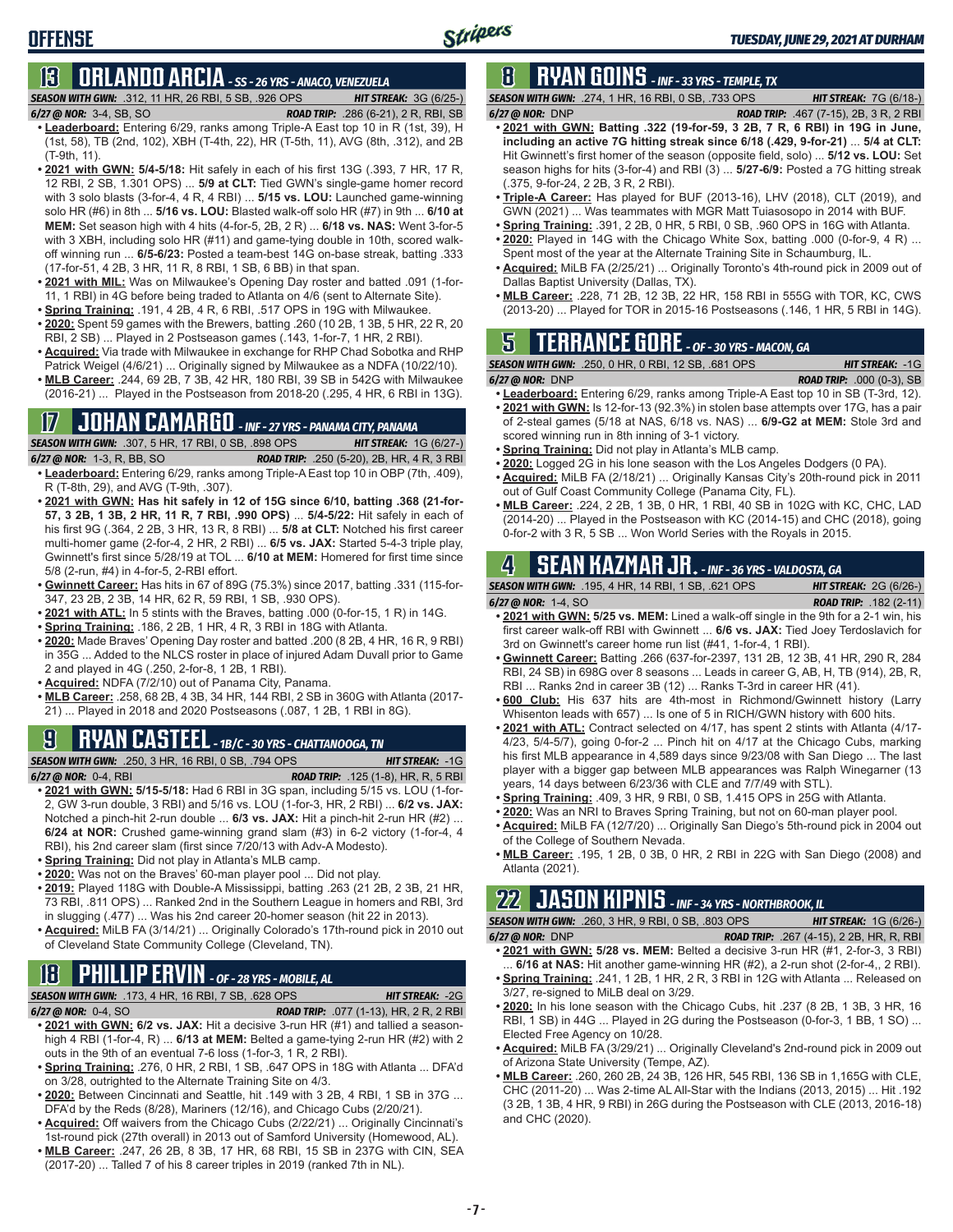#### **OFFENSE**

## **62 JONATHAN LUCROY** *- C - 35 YRS - EUSTIS, FL*

*SEASON WITH GWN:*.228, 2 HR, 15 RBI, 0 SB, .688 OPS *HIT STREAK:* 2G (6/24-)

- *6/27 @ NOR:*DNP *ROAD TRIP:* .333 (3-9), 2B, R
- **• 2021 with GWN: 5/26 vs. MEM:** Went 2-for-4 with a 3-run double and 4 RBI ... **6/10 at MEM:** Blasted a 3-run HR (#2, 2-for-3, 3 RBI) ... **6/18 at NAS:** Hustled up the 1B line to force walk-off throwing error (Keston Hiura) in 8-7 win.
- **• 2021 with WSH:** Signed by Washington on 4/6, played 5G (.357, 5-for-14, 1 2B, 2 RBI) ... DFA'd on 4/12, outrighted and elected free agency on 4/14.
- **Spring Training:** 333, 1 2B, 1 R, .867 OPS in 14G with Chicago White Sox ... Released on 3/30 (had signed a MiLB deal on 2/11).
- **• 2020:** Signed by Boston to a MiLB deal on 2/19 ... Contract selected on 7/17 and played in 1G (7/24 vs. BAL, no AB) ... DFA'd on 7/29, released on 9/15 ... Signed with Philadelphia on 9/15 and joined Alternate Site (no MLB call-up).
- **• Acquired:** MiLB FA (5/17/21) ... Originally Milwaukee's 3rd-round pick in 2007 out of the University of Louisiana-Lafayette.
- **• MLB Career:** .274, 217 2B, 24 3B, 108 HR, 547 RBI, 30 SB in 1,208G with MIL, TEX, COL, OAK, LAA, CHC, BOS, WSH (2010-21) ... 2-time NL All-Star (2014, 2016 with MIL) ... Played in Postseason for MIL (2011), TEX (2016), COL (2017), OAK (2018), batting .235 with 1 HR, 6 RBI in 15G.

## **20 JONATHAN MORALES** *- C - 26 YRS - ARROYO, PUERTO RICO*

- *SEASON WITH GWN:*.111, 1 HR, 6 RBI, 0 SB, .294 OPS *HIT STREAK:* 1G (6/27-) *6/27 @ NOR:*1-4, 2 SO *ROAD TRIP:* .182 (2-11)
- **• 2021 with GWN: 5/7 at CLT:** Tied his single-game career high with 5 RBI, going 2-for-6 with a 3-run HR (#1) in the 9th.
- **• Spring Training:** .250, 0 HR, 1 RBI, 0 SB, 1.200 OPS in 12G with Atlanta.
- **• 2020:** Spent entire year at Braves Alternate Site in Gwinnett (no MLB debut) ... Played for Caguas of the Puerto Rican Winter League (.394, 3 HR, 9 RBI in 13G), earning PWL Postseason All-Star honors.
- **• 2019:** Hit .240 (13 2B, 2 HR, 27 R, 25 RBI) in 80G between Double-A Mississippi and Gwinnett ... Logged 1 game during the IL Playoffs (0-for-1, BB).
- **• Acquired:** Braves' 25th-round pick in 2015 out of Miami-Dade Community College.

#### **15 CRISTIAN PACHE** *- OF - 22 YRS - SANTO DOMINGO CENTRO, D.R.*

*SEASON WITH GWN:*.211, 2 HR, 7 RBI, 1 SB, .660 OPS *HIT STREAK:* -2G *6/27 @ NOR:* 0-3, BB *ROAD TRIP:* .071 (1-14), RBI

- **• MLB.com Prospect Ranks:** #1 (Braves Top 30), #10 (Top 100).
- **• 2021 with GWN: 5/29-6/1:** Joined Stripers on a rehab assignment, played 1G before being activated and optioned on 6/2 ... **6/5 vs. JAX:** Went 3-for-6 with 2 doubles, including game-tying 2-run double in 9th ... **6/10 at MEM:** Tallied his first career multi-homer game (3-for-5, 2 HR, 3 R, 4 RBI).
- **• 2021 with ATL:** On Atlanta's Opening Day roster for the first time ... Hit .111 (3 2B, 1 HR, 6 R, 4 RBI) in 22G ... Placed on IL twice, on 4/14 and 5/14 ... Was at the Alternate Training Site from 4/24-4/30.
- **• Spring Training:** .184, 2 2B, 1 3B, 4 R, 3 RBI, 2 SB in 17G with Atlanta.
- **• 2020:** Spent most of the year at the Braves Alternate Training Site ... Made his MLB debut on 8/21 vs. Philadelphia (1-for-4) ... Played just 2G during regular season (.250) ... Also made MLB Postseason debut (.182, 1 2B, 1 HR, 4 R, 4 RBI in 12G).
- **• 2019:** Between Mississippi (104G) and Gwinnett (26G), hit .277 (36 2B, 9 3B, 12 HR, 63 R, 61 RBI, 8 SB, .802 OPS) in 130G ... Named a Southern League Postseason All-Star and MLB All-Star Futures Game participant.
- **• Acquired:** NDFA (7/4/15) out of Santo Domingo Centro, D.R.
- **• MLB Career:** .119, 3 2B, 0 3B, 1 HR, 4 RBI, 0 SB in 24G with Atlanta (2020-21).

#### **2 YOLMER SANCHEZ** *- INF - 29 YRS - MARACAY, VENEZUELA*

*SEASON WITH GWN:*.183, 1 HR, 11 RBI, 3 SB, .545 OPS *HIT STREAK:* -1G

| <b>SEASON WITH GWN:</b> .183. 1 HR. 11 RBI. 3 SB. .545 OPS | <b>HIT STREAK: -1G</b>            |
|------------------------------------------------------------|-----------------------------------|
| 6/27 @ NOR: $0-4$ SO                                       | <b>ROAD TRIP:</b> $200(3-15)$ RBI |

- **• 2021 with GWN: 5/7 at CLT:** Went 3-for-5 with 3 runs, 3 RBI and Gwinnett's first triple of the year ... **6/9-G2 at MEM:** Stole home plate as part of a double-steal with Drew Waters, scored the tying run in 3-1 win (1-for-2, R, SB) ... **6/16 vs. NAS:** After going 30G without a homer, launched his 1st of the year (3-run, 1-for-2, 3 RBI).
- **• Spring Training:** .190, 0 XBH, 2 RBI, 1 SB, .451 OPS in 15G with Baltimore ... DFA'd on 3/27, released on 3/30.
- **• 2020:** Played 11G with the Chicago White Sox, batting .313 (3 2B, 1 HR, 1 RBI, 1.164 OPS) ... Made his MLB Postseason debut in the ALWCS (1G, no at-bat).
- **• Acquired:** MiLB FA (3/31/21) ... Originally a NDFA with Chi. White Sox (5/29/09).
- **• MLB Career:** .245, 113 2B, 24 3B, 32 HR, 215 RBI, 30 SB in 657G with the Chi. White Sox (2014-20) ... Won an AL Gold Glove in 2019 (.987 FPCT at 2B).

## **26 TRAVIS SNIDER** *- OF/INF - 33 YRS - KIRKLAND, WA*

*SEASON WITH GWN:*.161, 2 HR, 4 RBI, 0 SB, .619 OPS *HIT STREAK:* -2G *6/27 @ NOR:* DNP *ROAD TRIP:* .091 (1-11)

- **• 2021 with GWN: 5/5-5/9:** Drew 8 walks in his first 3G ... **6/3 vs. JAX:** Recorded first multi-hit game (2-for-3, R) ... **6/18 vs. NAS:** Homered for the first time since 5/7 at CLT, a solo shot (#2) as part of 6-run comeback in 8-7 win (1-for-3, 2 RBI).
- **• Spring Training:** Did not play in Atlanta's MLB camp.
- **• 2020:** Signed by Miami on 7/24 and reported to the Marlins' Alternate Training Site in Jupiter, FL, but was released on 8/27 and did not reach the Majors.
- **• 2019:** Played for Triple-A Reno in Arizona's system (.294, 22 2B, 4 3B, 11 HR, 41 RBI, 3 SB, .899 OPS in 93G).
- **• Acquired:** MiLB FA (2/26/21) ... Originally Toronto's 1st-round pick (14th overall) in 2006 out of Henry M. Jackson High School (Mill Creek, WA).
- **• MLB Career:** .244, 100 2B, 7 3B, 54 HR, 212 RBI, 22 SB in 630G with TOR, PIT (2008-15) ... Played for PIT in the Postseason from 2013-15 (.250, 1-for-4 in 3G).

### **11 Drew WATERS** *- OF - 22 YRS - ATLANTA, GA*

| <b>SEASON WITH GWN:</b> .237, 3 HR, 10 RBI, 11 SB, .696 OPS |  |  |                                            | <b>HIT STREAK: 1G (6/27-)</b> |
|-------------------------------------------------------------|--|--|--------------------------------------------|-------------------------------|
| $6/27$ @ NOR: 1-4, R, SB, SO                                |  |  | <b>ROAD TRIP:</b> $.048$ (1-21), 3 R, 3 SB |                               |
|                                                             |  |  |                                            |                               |

- **• Leaderboard:** Entering 6/29, ranks among Triple-A East top 10 in SB (T-5th, 11). **• MLB.com Prospect Ranks:** #2 (Braves Top 30), #26 (Top 100 Prospects).
- **• 2021 with GWN: 5/15-6/10:** Hit .316 (25-for-79, 4 2B, 3 HR, 16 R, 9 RBI, 6 SB, .906 OPS) in 21G ... **5/18 at NAS:** Recorded his first career multi-HR game (3-for-5, 2 HR, 3 RBI) and became the first GWN player to homer from both sides of the plate since Mel Rojas Jr. (7/7/16 at CLT) ... **5/19 at NAS:** Fell a triple shy of the cycle in his first 4-hit game at Triple-A (4-for-5, 2B, HR, 2 R, 2 RBI, 2 SB) ... **6/9-G2 at MEM:** Lined RBI single in 8th (2-for-3, R, RBI) for last-at-bat 3-1 win.
- **• Spring Training:** .500, 1 2B, 0 HR, 2 RBI, 1 SB in 4G with Atlanta.
- **• 2020:** Spent entire year at Braves Alternate Site in Gwinnett (no MLB debut).
- **• 2019:** Hit .309 (40 2B, 9 3B, 7 HR, 80 R, 52 RBI, 16 SB) in 134G with Double-A Mississippi and Gwinnett ... Won Southern League Batting Title (.319, best in MIS history) and Most Valuable Player (1st in MIS history) ... Ranked among MiLB top 5 in doubles (T-3rd, 40) and hits (5th, 163).
- **• Acquired:** Braves' 2nd-round pick in 2017 out of Etowah High School (Woodstock, GA) ... Named Gatorade Georgia Baseball Player of the Year in 2017.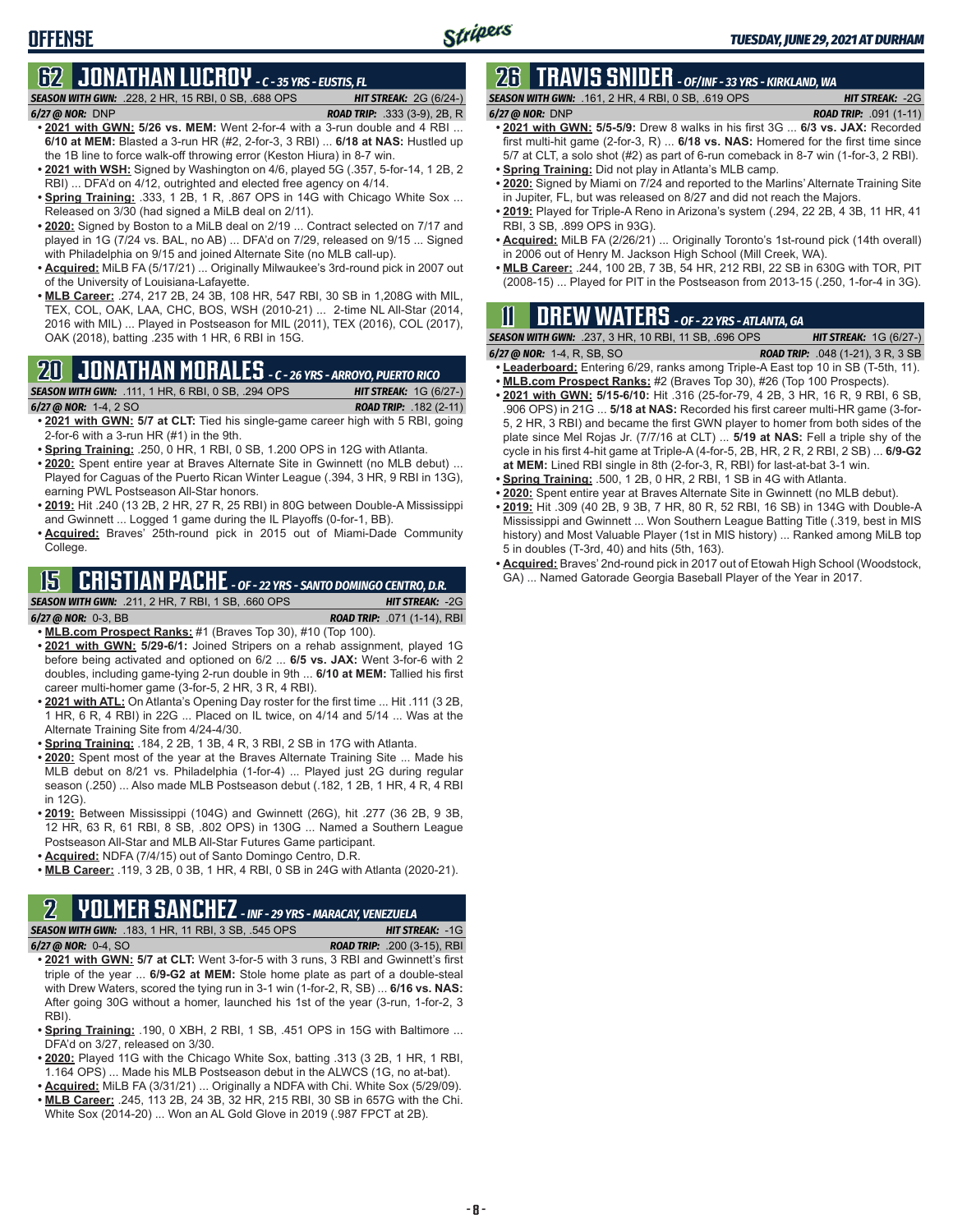#### **SEASON SUMMARY**



**HITTING (GAME):**

#### **TEAM HIGHS & LOWS**

| <b>OFFENSE:</b>  |  |
|------------------|--|
|                  |  |
|                  |  |
| <b>PITCHING:</b> |  |
|                  |  |
|                  |  |
|                  |  |
|                  |  |
|                  |  |
|                  |  |
|                  |  |

Most Wild Pitches, Game ............................................ 3 (3x, last: 5/21 at Nashville)

Most Double Plays Turned, Game .............................3 (2x, last: 5/29 vs. Memphis) Most Triple Plays Turned, Game .......................................... 1 (6/5 vs. Jacksonville) Most Errors, Game ..................................................................3 (5/15 vs. Louisville) Most Stolen Bases Allowed, Game ......................................... 3 (6/17 vs. Nashville) Most Caught Stealing, Game ..........................................1 (8x, last: 6/27 at Norfolk)

**TEAM MISCELLANEOUS** Largest Margin of Victory........................................ 18 Runs (5/7 at Charlotte, 19-1) Largest Margin of Defeat ....................................... 6 Runs (6/23-G1 at Norfolk, 3-9) Largest Comeback Win ................................... 6 Runs (6/18 vs. Nashville, 0-6, 8-7) Largest Blown Lead (Loss)...................3 Runs (2x, last: 6/13 at Memphis, 4-1, 6-7) Longest Game, Innings .............................................................12 (5/4 at Charlotte) Longest Game, Time ..............................................................4:26 (5/4 at Charlotte) Longest 9.0-Inning Game, Time ...........................................3:41 (6/11 at Memphis) Shortest 9.0-Inning Game, Time ..........................................2:09 (5/22 at Nashville) Largest Home Attendance ................................................ 4,184 (6/18 vs. Nashville) Largest Road Attendance .................................................10,716 (5/22 at Nashville) Longest Total Delay..............................................................1:15 (6/11 at Memphis) Long Multi-Game Scoring Drought .........................................18 Innings (5/22-5/25) Long Multi-Game Scoreless Streak ..........................................16 Innings (6/9-6/11)

#### **INDIVIDUAL HIGHS & LOWS**

| PITCHING (GAME): |                                                       |
|------------------|-------------------------------------------------------|
|                  |                                                       |
|                  |                                                       |
|                  |                                                       |
|                  |                                                       |
|                  |                                                       |
|                  |                                                       |
|                  |                                                       |
|                  |                                                       |
|                  |                                                       |
|                  |                                                       |
|                  |                                                       |
|                  |                                                       |
|                  |                                                       |
|                  | Low-Run 9.0 IP CG …………………………………………………………………………………None |

#### **DEFENSE (GAME):**

#### **STREAKS**

|  |  | OFFENSIVE (LONGEST IN 2021 ONLY): |
|--|--|-----------------------------------|
|--|--|-----------------------------------|

#### **PITCHING (LONGEST IN 2021 ONLY):**

| <u>LITORING (LONGLOT IN 2021 ONLITE</u> |  |
|-----------------------------------------|--|
|                                         |  |
|                                         |  |
|                                         |  |
|                                         |  |
|                                         |  |
|                                         |  |

#### **LAST TIME IT HAPPENED (GWINNETT REGULAR-SEASON HISTORY)**

#### **INDIVIDUAL OFFENSE:**

**DEFENSE:**

|                             | Homers, Both Sides of Plate  Drew Waters (5/18/21 at Nashville)            |
|-----------------------------|----------------------------------------------------------------------------|
|                             |                                                                            |
|                             |                                                                            |
|                             | Back-to-Back-to-Back Homers  Arcia/Camargo/Demeritte (5/8/21 at Charlotte) |
|                             |                                                                            |
|                             |                                                                            |
|                             |                                                                            |
|                             |                                                                            |
|                             |                                                                            |
|                             |                                                                            |
|                             |                                                                            |
|                             |                                                                            |
|                             |                                                                            |
|                             |                                                                            |
|                             |                                                                            |
| <b>INDIVIDUAL PITCHING:</b> |                                                                            |
|                             |                                                                            |

| 9.0-Inning No-Hitter (Comb.) Wooten/Marksberry/Ramirez (6/30/16 at Louisville) |  |
|--------------------------------------------------------------------------------|--|
|                                                                                |  |
|                                                                                |  |
| 21 Consecutive Saves Converted Jairo Asencio (9/6/09-8/8/11)                   |  |
| 25.0-Inning Scoreless Streak Stephen Marek, 25.1 IP (6/6/10-8/2/10)            |  |
|                                                                                |  |

#### **TEAM OFFENSE:**

| <b>TEAM PITCHING:</b> |                                                                    |
|-----------------------|--------------------------------------------------------------------|
|                       |                                                                    |
|                       |                                                                    |
|                       |                                                                    |
|                       |                                                                    |
|                       |                                                                    |
|                       |                                                                    |
|                       |                                                                    |
|                       |                                                                    |
|                       |                                                                    |
| <b>TEAM DEFENSE:</b>  |                                                                    |
|                       | Turn a Triple Play 6/5/21 vs. Jacksonville (Camargo-Kipnis-Snider) |
|                       |                                                                    |
|                       |                                                                    |

| <b>TEAM MISCELLANEOUS:</b> |  |
|----------------------------|--|
|                            |  |
|                            |  |